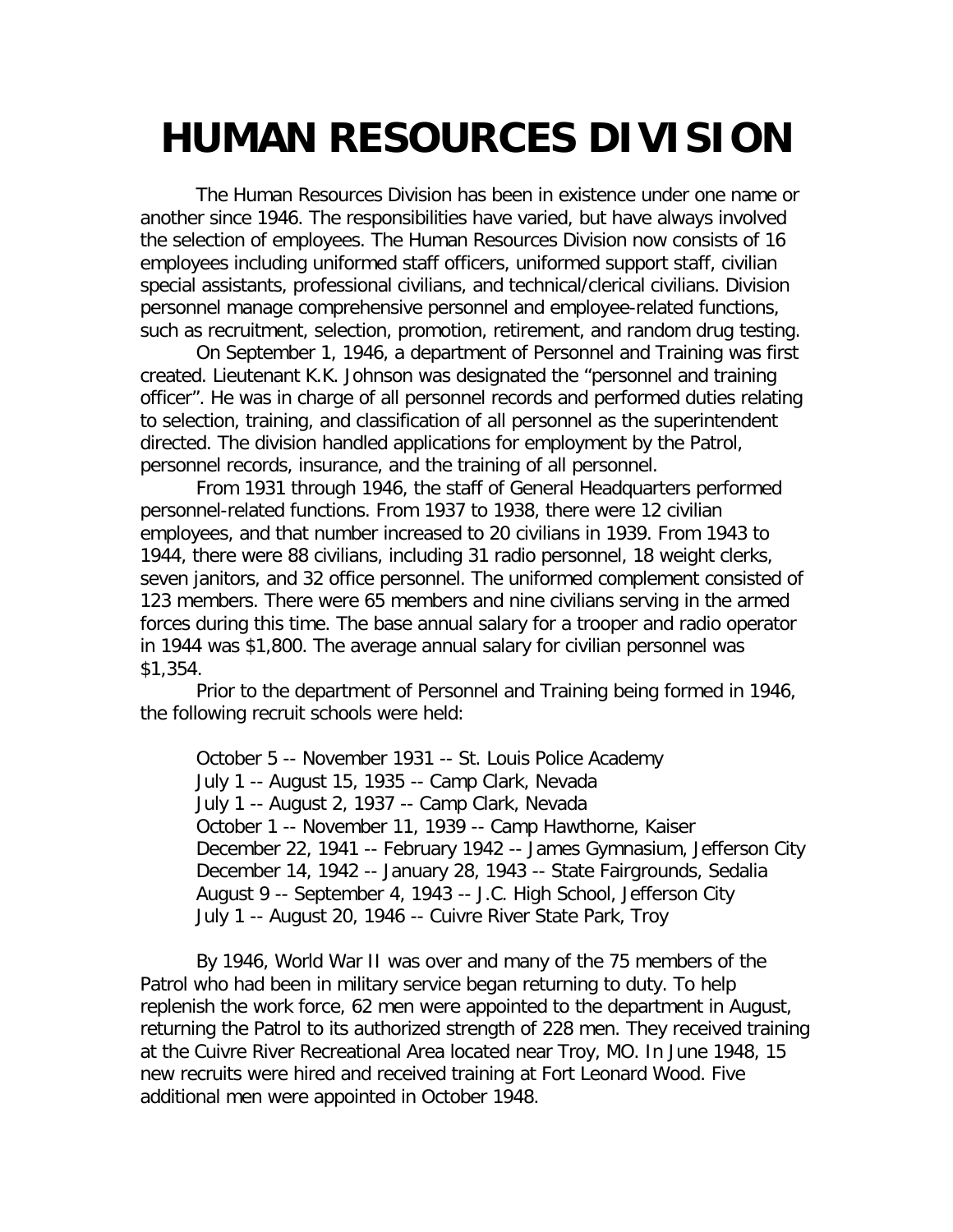In 1949, the 65th Missouri General Assembly authorized an increase in the strength of the Highway Patrol from 228 to 260 uniformed members. This authorized strength was reached by the end of 1949, and the age requirement for appointment to the Missouri State Highway Patrol was lowered from 24 to 21 years old.

The year 1951 marked 20 years of service and protection to the citizens by the Missouri State Highway Patrol. While many changes had taken place within the department during that time, the basic purpose of the organization remained the enforcement of traffic laws of Missouri. To help continue this purpose, 15 men completed training at Troop F in 1951. The next training class was held at Sedalia in 1952 with 40 men. The total strength of the organization had reached 295 men by 1952.

Thirty men completed eight weeks of recruit training on November 25, 1953, at the Missouri State Fairgrounds in Sedalia. This was the first time the department had given eight weeks of training to a recruit class. The Missouri State Highway Patrol now had 320 uniformed members. There was limited training in 1954, consisting primarily of a retraining school for current members, held at the Fairgrounds in Sedalia. In 1955, however, training of new recruits returned to the forefront. Forty men completed training on November 12, 1955, at the Missouri State Fairgrounds. This brought the strength of the Missouri State Highway Patrol to 355 members.

Eight recruits completed their training at Troop F on October 21, 1956. The Patrol was 25 years old and had grown from 55 officers to 355 officers, and 233 other employees. Appropriations for one year had increased from \$355,000 to \$4,035,000.

In 1957, the Missouri Legislature enacted two bills, which had a direct effect upon the administration and operation of the Missouri State Highway Patrol. One bill created the rank of lieutenant colonel, and provided for two majors and an increase of 100 men in the total personnel of the department. The new authorized strength of the Highway Patrol was increased to 455 men. The legislature, however, failed to provide funds for the additional troops authorized by the bill. Thus, any expansion in the total personnel strength of the Patrol was not possible at that time.

In 1959, the legislature authorized the Patrol to operate a training academy for the training of all peace officers in the state. This training was conducted at the Missouri State Highway Patrol Academy in Rolla. There were no fees charged to the contributing agencies. Five schools were held during this year for sheriffs and city policemen. Additionally, a recruit training class was held at Rolla for 11 men, and nine patrolmen were trained as evidence technicians, one for each troop. From initial training of six weeks in 1931, the Patrol recruits received 16 weeks of training.

In 1960, the Missouri State Highway Patrol was almost 30 years old. From a small force of 55 men on November 24, 1931, the organization had grown to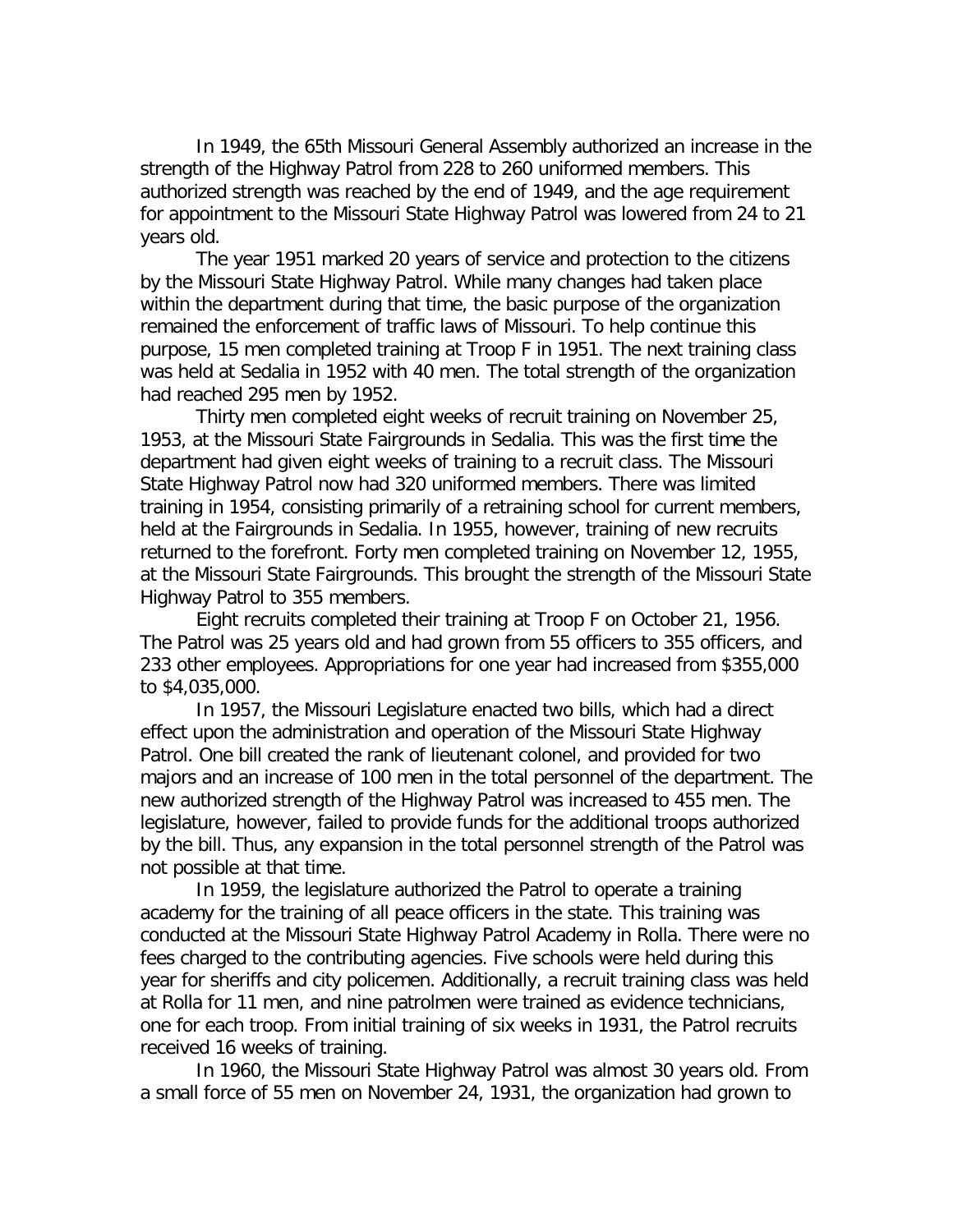455 men. Throughout this year, 17 men received training for the Highway Patrol at Rolla. A water rescue recovery unit was also activated by the Patrol. Four men were selected for this unit and given special training in the use of emergency equipment. There were 315 civilian employees and 64 communications personnel employed by the Patrol in 1961.

In 1962, examinations were given to 100 applicants in May for the purpose of selecting 15 recruits to fill existing vacancies. These 15 recruits entered training on July 4, 1961, and graduated August 25. Their training consisted of approximately 466 hours of both classroom and outdoor instruction in a multitude of subjects pertaining to law enforcement. Members of the organization conducted the courses with the assistance of other state agencies, six colleges, and persons who specialized in technical fields of law enforcement.

The 71st General Assembly of the Missouri Legislature authorized an increase in uniformed strength of the Missouri State Highway Patrol from 455 men to 505. Due to various reasons, there existed five vacancies in the Patrol, thereby creating openings for 55 new patrolmen. The selection of 30 of these 55 men was made from 250 applicants examined on August 30 and 31, 1961.

These applicants participated in various examinations, covering English, spelling, reading comprehension, and IQ. They were also given physical examinations based on standards established to maintain the efficiency of the Patrol's operation. The successful applicants of these tests then appeared before an oral board consisting of top ranking officers of the Highway Patrol. An eligibility list was established from final tabulation of examination scores and character investigation of top ranking candidates. This formed the eligibility list for two classes, with the first class of 30 men starting October 15 and graduating December 23, 1961. Twenty-nine of these 30 men completed training. The remaining 25 men were selected in February and entered training on April 1, 1962, bringing the Missouri State Highway Patrol to its authorized strength.

In 1962, training was also held for an additional 16 recruits. Also of significance during 1962 was the inauguration of a physical fitness program for Patrol members. This program consisted of push-ups, pull-ups, and squat thrusts, but no run. This program was mandatory for all members; however, there were no rewards or punitive actions based on performance. This program was discontinued in 1964 due to injuries sustained by members while they were performing the tests.

In 1963, examinations were given to 58 applicants to select 16 recruits to fill existing vacancies in the uniformed ranks. The recruit school was held from January 13 to March 23, 1963, with a total of 466 hours of classroom and outdoor instruction. This brought the Patrol to its total authorized strength of 505 men. Another examination was held in July to select nine weight inspectors to fill vacancies in the commercial motor vehicle inspectors' ranks.

Examinations were given on March 25 and 26, 1964, to 128 applicants to filling 15 vacancies in the uniformed ranks. The recruit school was held from June 1 to August 8, 1964, with a total of 494 hours of classroom and outdoor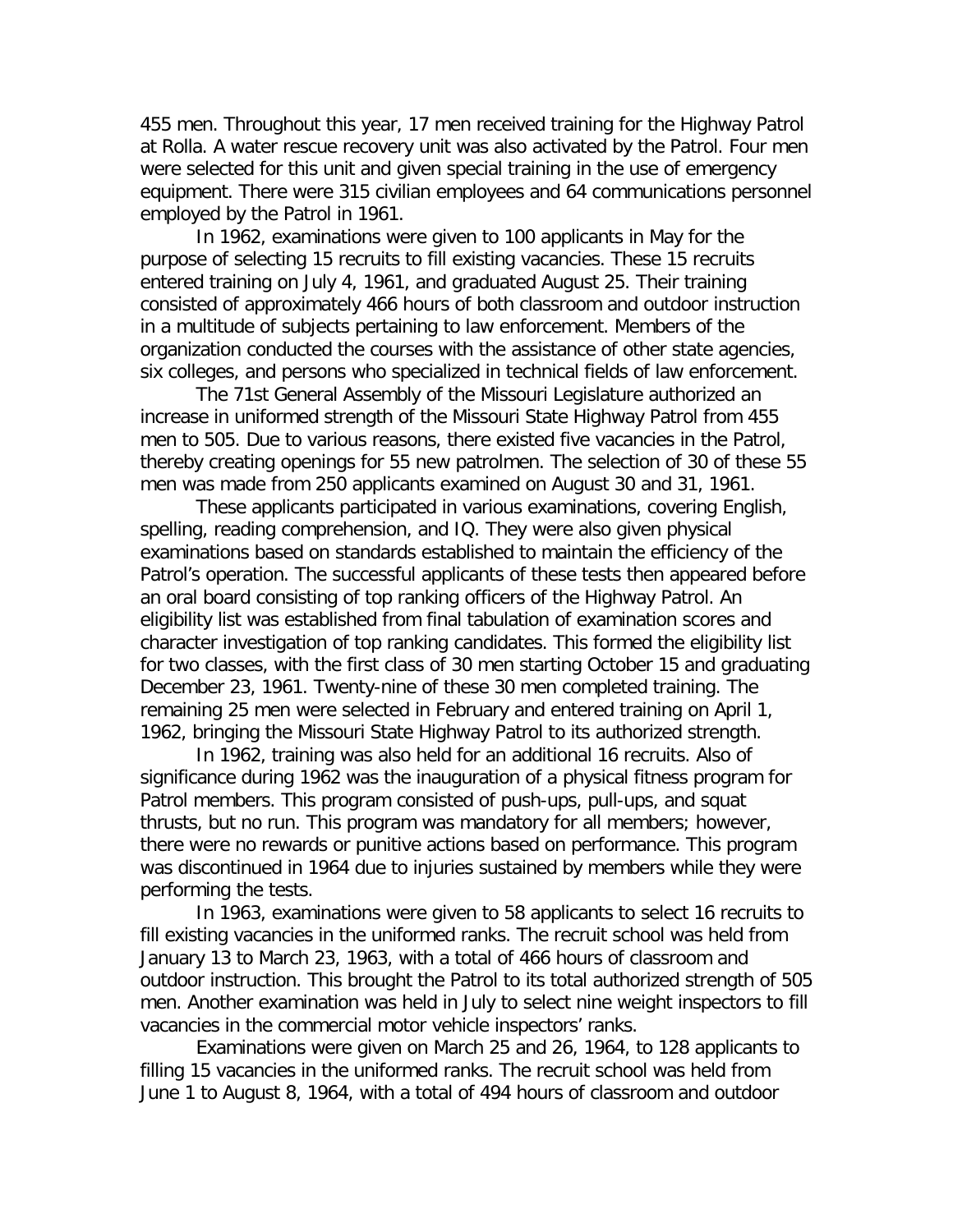instruction pertaining to law enforcement. This was the first class to receive college credits for their training, under an agreement with Central Missouri State College, Warrensburg. The recruits received 22 hours of college credit for their training as troopers, including special English and law enforcement courses given by instructors from the college.

Examinations were given to 26 applicants on May 28, 1964, to select 14 weight inspectors to fill vacancies in the commercial motor vehicle inspectors' ranks. The successful applicants were placed in training from June 16 to July 2, 1964.

A class of 19 Patrol recruits began training at the Academy on August 1, 1965, graduating on October 8. In addition, the 73rd General Assembly increased the authorized strength of the Highway Patrol by 145 to 650 officers. The first class of 40 recruits hired to fill these new positions was placed in training on October 15 and graduated December 23, 1965. Five commercial motor vehicle inspectors' schools were also conducted throughout the year, producing 61 new inspectors for the Commercial Motor Vehicle Division.

In 1966, three basic courses for Patrol recruits were held at the Academy. A total of 107 Patrol recruits were trained and graduated from the Academy after having successfully completed 12 weeks of basic training. Each recruit received over 750 hours of instruction and 22 hours of college credit upon completing the training. The addition of these 107 patrolmen brought the Patrol to a force of 613 men, 37 short of the authorized strength of 650. One Commercial Motor Vehicle Inspector School was also conducted in 1966, adding 15 new inspectors to the division.

Effective January 1, 1967, the organizational structure of the Missouri State Highway Patrol was adjusted to more clearly define responsibility and to provide a smoother operation. The position of Chief of Staff was created and this officer held the rank of major. The newly created chief of staff supervised Personnel and Training.

In 1967, the legislature authorized 100 additional uniformed officers, bringing the new authorized strength of the department to 750. Two Patrol recruit classes consisting of 79 men graduated from the Academy in 1967, receiving 22 hours of college credit from Central Missouri State College. The addition of these 79 patrolmen brought the official strength of the Patrol to 657 uniformed officers. It was planned at that time to reach the authorized strength of 750 men by January 1, 1969. There were 505 civilian employees and 73 communications personnel employed by the Patrol in 1967.

Training schools were held every month of 1968 for recruits and peace officers at the Patrol Academy in Rolla. Three Patrol classes graduated from the Academy in 1968. A total of 99 recruits received 14 weeks of basic training and 22 college credit hours. With the addition of the 99 patrolmen, the official strength of the Patrol reached 715 uniformed officers, 35 short of its authorized strength of 750 men.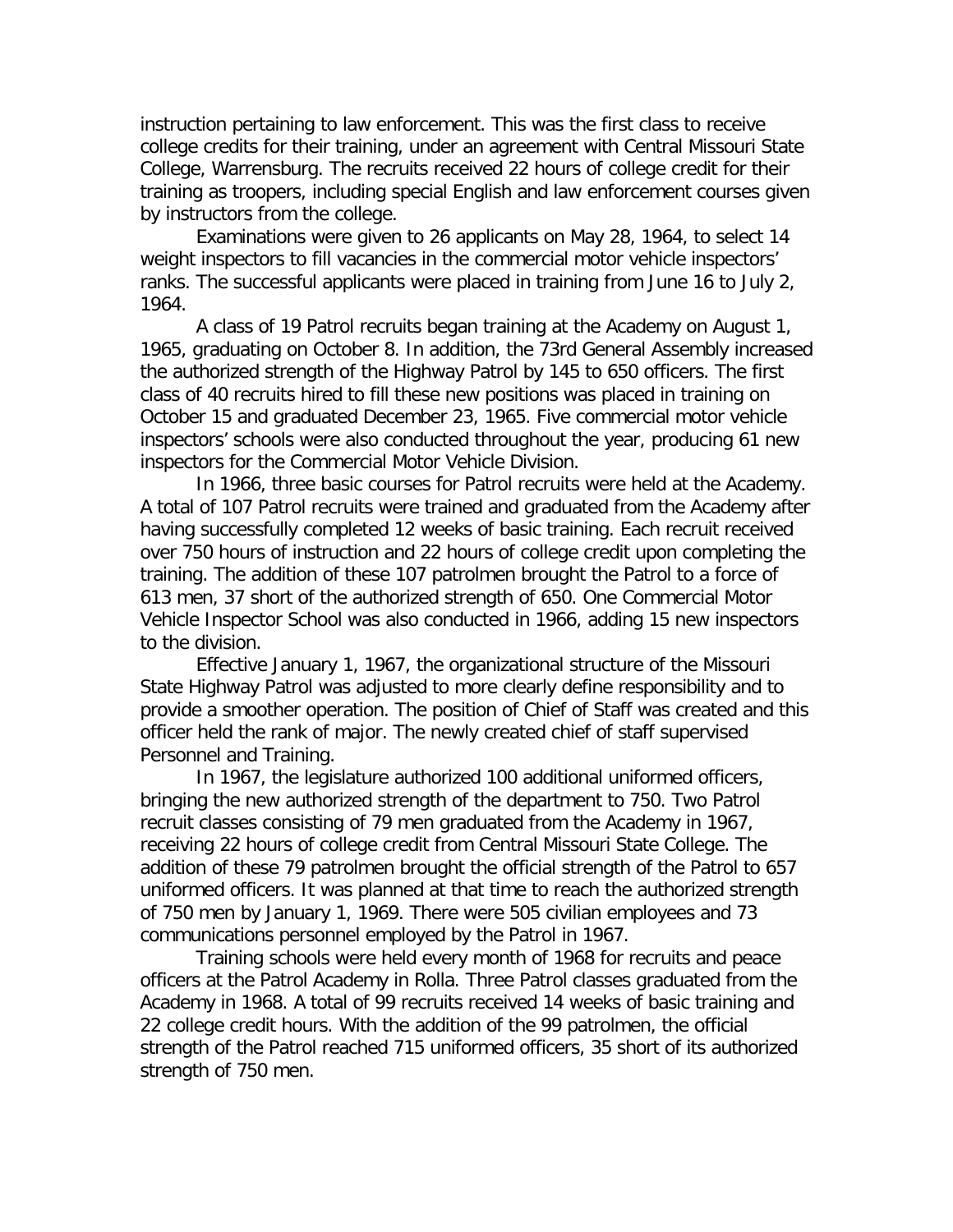On October 9, 1969, construction began on a new Law Enforcement Training Academy on the grounds of General Headquarters in Jefferson City. This new facility was one of the most modern in the nation and was completed in 1971. The three-building complex contained an administrative building, dormitory, and physical training building with firing range and training tank (swimming pool).

In 1969, two basic courses for Patrol recruits were held at the Academy. A total of 60 Patrol recruits were trained and graduated from the Academy after having successfully completed 14 weeks of basic training. During this training period, recruits were exposed to subject matter ranging from first aid to criminal law and traffic supervision. The classroom and practical training resulted in each recruit receiving approximately 850 hours of instruction, and 22 college credit hours from Central Missouri State College. These 60 new patrolmen brought the Patrol to a force of 745 men, five short of the authorized strength.

In 1970, one Patrol class of 17 recruits graduated from the Academy and received 22 hours of college credit. The addition of these new patrolmen brought the Patrol to its authorized strength of 750 men. One Commercial Motor Vehicle Inspector School was conducted, also, and a total of 19 new inspectors were added.

On May 1, 1971, the new Missouri State Highway Patrol Law Enforcement Academy was officially opened to accept 40 Patrol recruits for 24, five-day weeks of training. Previous classes held at Rolla had only returned home twice a month. The lengthened course of instruction and expanded curriculum resulted in these recruits earning 33 hours of college credit for the 1,072 hours of training they received as a trooper. This was also the first recruit class to be given an identifying number, i.e., 40th Recruit Class. Thirty-nine recruits graduated. One Commercial Motor Vehicle Inspector School was conducted this year, adding a total of 24 new inspectors to the division.

In 1972, the 41st Recruit Class graduated 39 recruits on December 15. The recruits received 24 weeks of training.

On November 1, 1973, the 42nd Recruit Class began. A total of 42 recruits began 22 weeks of basic training. The 1,000 hours of instruction provided the recruits with 32 hours of college credit upon graduation.

The 42nd Recruit Class graduated 38 members on April 3, 1974. Two recruits went into post-recruit training and graduated on May 10. Each graduating recruit received 32 hours of college credit for the 1,005 hours of instruction received. After the 42nd Recruit Class, several changes were made in applicant entrance requirements. The minimum height was reduced from 5'9'' to 5'8,'' and the maximum height of 6'4'' was removed. Certain tattoos were permitted, and 20/40 vision was allowed, if vision was 20/20 with glasses.

During 1974, the Patrol was restructured. The major change involved the splitting of the Personnel and Training Division into two separate functions, and the incorporation of the Planning and Research Divisions as a section within the Personnel Division. Up to this point, the Personnel and Training Division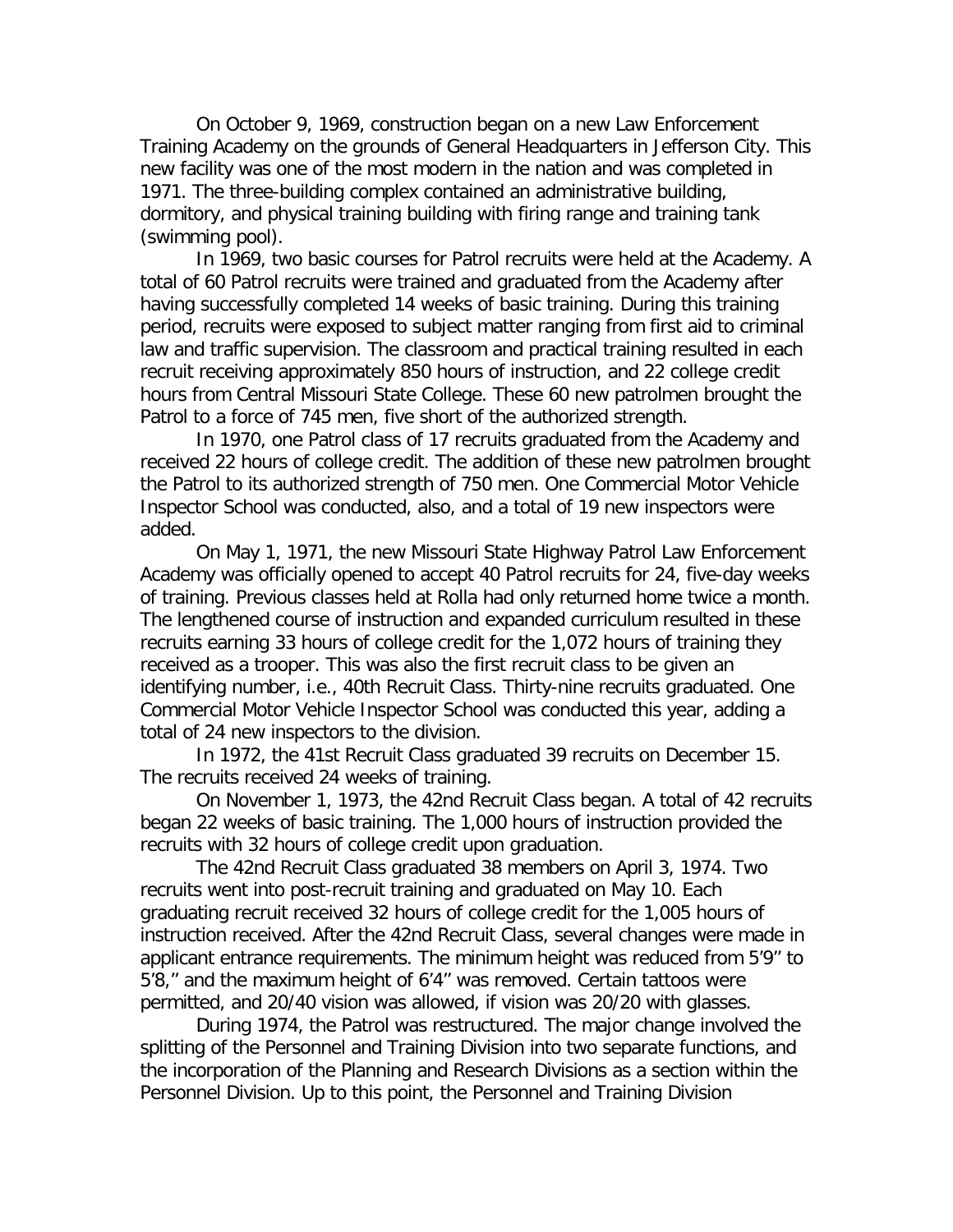facilitated selection and training of all employees. After the re-organization, the Personnel Division focused primarily on the selection of recruits. Also, in 1974, the Personnel Division facilitated the hiring of 139 civilian employees.

The 43rd Recruit Class began training in August 1974. Among the members of this class were the first two female troopers in the history of the Patrol. Bridget Ann Cronin and Patricia Wright were the first women to be commissioned as officers of the Missouri State Highway Patrol.

On January 1, 1975, the 43rd Recruit Class was in its 18th week of training, and the 44th Recruit Class began training with 36 recruits. This was followed up with the 45th Recruit Class, whose 15 members began training on November 1, 1975.

In 1976, the 45th Recruit Class completed training, with 14 Patrol recruits being commissioned on April 9, 1976. The 46th Recruit Class began training on March 1, 1977, and 39 new troopers graduated on July 29, 1977. The 46th Trooper Selection Process included a physical agility component, involving the following events: spare tire change, body lift, car push, trigger squeeze, and a mile and one-half run.

Throughout 1976, the Personnel Division processed over 870 applications for 200 various civilian positions. There were over 900 applications processed for trooper positions.

In 1977, there were 839 civilian positions in various troops and divisions. The civilian positions included laboratory personnel, clerical, maintenance, and data entry personnel.

In December 1977, the Patrol applicant testing procedure was validated by a California consulting firm, replacing tests not conforming to Equal Employment Opportunity Commission guidelines. Physical performance tests were to be included as an element of this procedure when applicants appeared at General Headquarters in February 1978.

The 47th Recruit Class began training on June 1, 1978, and 17 new troopers graduated on October 20. The 47th Recruit Class was the first class to be hired using the new validated selection process. Training for the 48th Recruit Class began in August 1978. This class added 18 new troopers upon graduation on December 22, 1978.

In 1979, a new law authorized the officer manpower of the Patrol to be increased from 800 to 900. As a result, 1979 saw the graduation of two recruit classes. The 49th Recruit Class began training on January 15, and graduated on June 8, 1979. The 50th Recruit Class began training on July 8 with 38 troopers graduating on December 7, 1979.

The Patrol had experienced tremendous growth in manpower and scope of operation between November 24, 1931, and December 31, 1979. This would only continue in 1980 with the selection and training of three recruit classes in one calendar year. The 51st Recruit Class began training on January 1, and graduated 17 new troopers on May 30. The 52nd Recruit Class entered training on April 1, with 18 new troopers graduating on August 29. The 53rd Recruit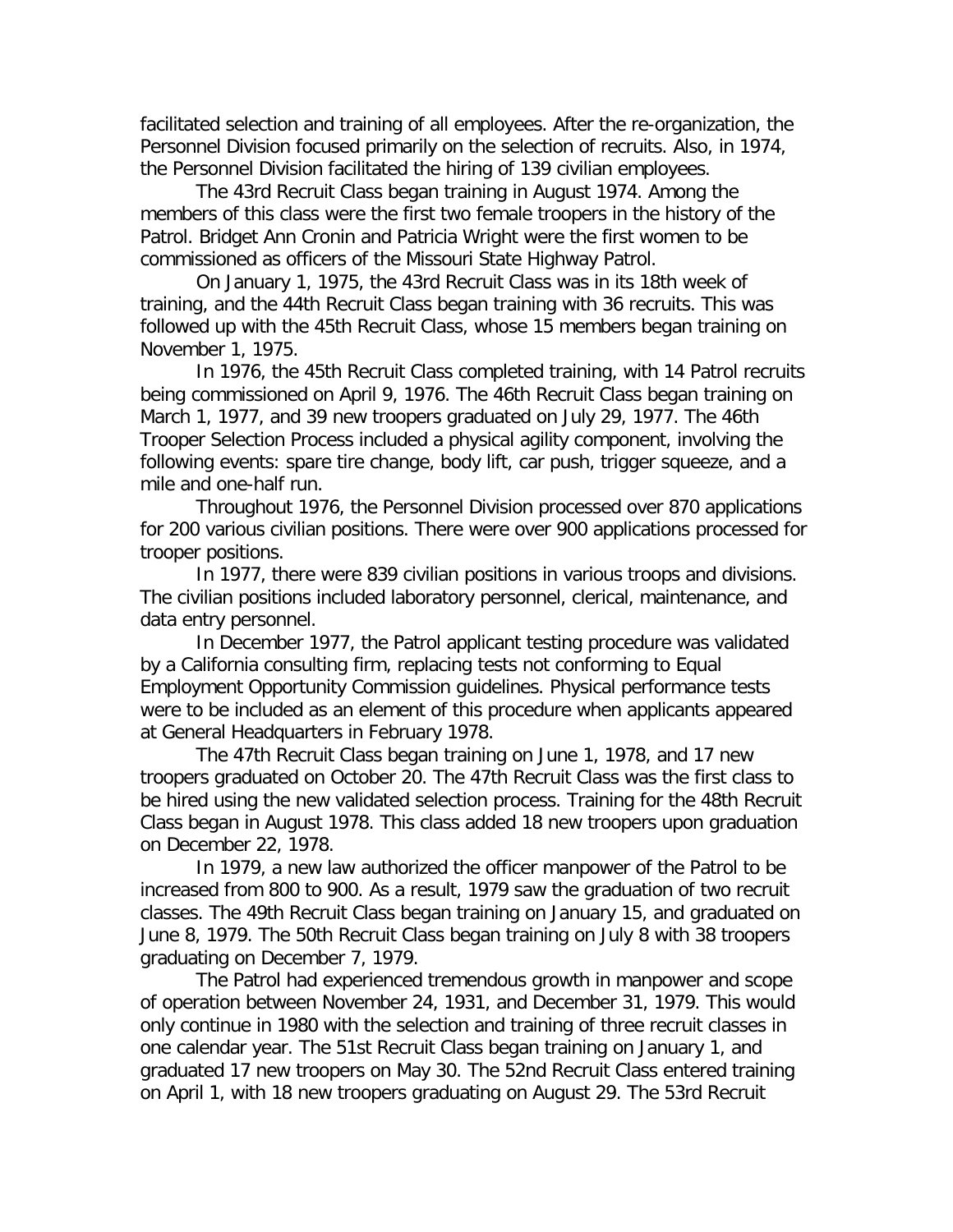Class began training on July 1, and 11 new troopers graduated on November 21. Since the inception, 1,577 men and women had been, or were employed, as officers of the Missouri State Highway Patrol. Of these, there were more than 35 father and son combinations, with one father having three sons as members.

During 1980, the Personnel Records Computerization Program was fully implemented. Work on this system began in 1978, and upon implementation, salaries for all Patrol employees were shown in the system, along with officer daily reports and personnel data. Also during 1980, there were 40 civilian employees hired.

The selection process for the 54th Recruit Class was initiated in 1980 with the class entering training on January 5, 1981. Thirty-four new troopers graduated on June 5, 1981.

During 1981, the Personnel Division began developing an assessment center for sergeants. The Personnel Division was charged with the responsibility of developing an Assessment Center for promotions to the rank of lieutenant. The Assessment Center was designed to provide a means of gathering relevant information, under standardized conditions, about an individual's capabilities to perform in a managerial position. Procedures utilized helped to ensure judgments were relatively free of bias and could serve as the basis for accurate predictions of a candidate's managerial potential. During 1982, 36 sergeants participated in the first Assessment Center.

In 1982, the selection process for the 55th Recruit Class was initiated. On January 3, 1983, the 55th Recruit Class began training and graduated 33 new troopers on April 29, 1983. There were 78 civilian employees hired in 1982.

In 1983, the 56th Trooper Selection Process was initiated with 2,045 applicants. The 56th Recruit Class began training on January 2, 1984, and 21 new troopers graduated on May 11, 1984.

During 1984, Wollack and Associates, a corporation specializing in industrial psychology, assisted in re-validating the trooper selection process. With the re-validation, the trooper selection process complied with the updated Federal Uniform Guidelines on Employee Selection Procedures. As part of the selection process validation project, the Personnel Division administered two written examinations to approximately 100 incumbent troopers. The objective of the testing was to obtain data to establish cutoff scores. A new written examination (in four alternate forms), a psychological examination, and a new physical skills test were incorporated as part of the selection process. The new validated testing procedures were used in the 1985 Uniformed Selection Process for the 57th Recruit Class.

In 1984, the Personnel Division developed a program to orient new civilian employees about the Patrol, their position, and the department policies and procedures. The orientation program consisted of an induction session with an orientation representative, a formal meeting complete with a video presentation, a question and answer session, a tour of the premises, and an annual evaluation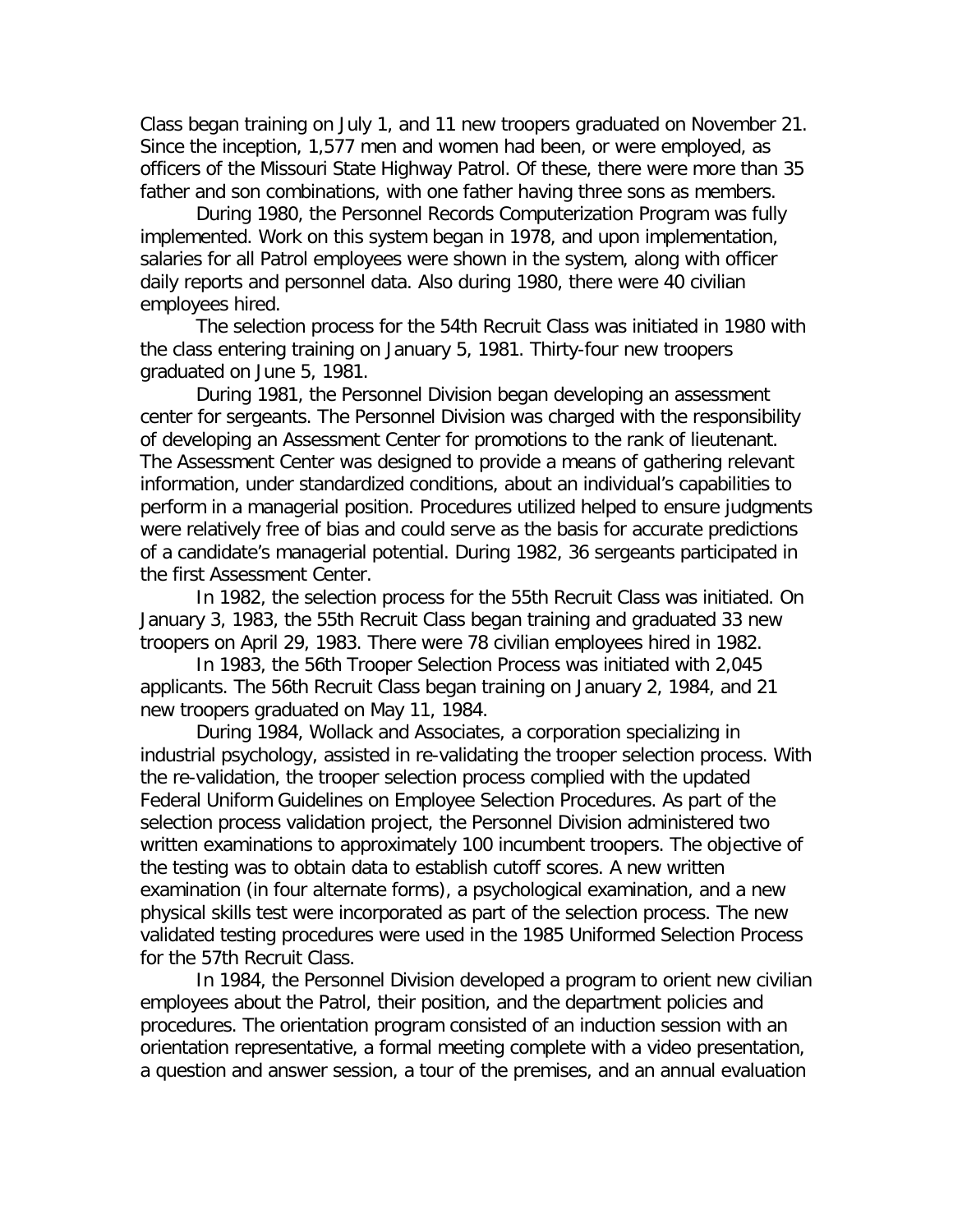of the total process and its components. This program was first implemented in 1985.

The Personnel Division coordinated the second Assessment Center in 1984 with 37 sergeants participating. Ten were promoted to the rank of lieutenant.

Utilizing the new trooper selection process, the 57th Recruit Class was selected and began training on September 1, 1985.

In 1985, provisions of the Fair Labor Standards Act were extended to all employees. To accommodate this change, the Personnel Division developed policies to ensure compliance and established rules for implementation. A new Automated Time Accounting System was designed as part of the Act's record keeping requirements. The new system was implemented in January 1986.

Members of the 57th Recruit Class graduated on February 7, 1986, producing 42 new troopers. A new field training officer program began in February. The program allowed for daily evaluations using standardized guidelines established for the probationary troopers. Veteran officers chosen by the troop commanders served as field training officers.

The selection process for the 58th Recruit Class was completed with the selection of 50 recruits. This class began training on August 1, 1986.

In August 1986, the Personnel Division conducted the first pre-retirement seminar. Thirty-nine employees and spouses attended. Time usage, health and wellness, financial planning, retirement benefits, Social Security/Medicare, and PEBSCO were among the topics discussed.

In November 1986, the Sergeants' Evaluation Section was created for the purpose of constructing and administering an objective evaluation system to identify those individuals with the greatest potential for success at the rank of lieutenant. This system was used in conjunction with the 1986 assessment center, in which 41 sergeants participated.

The 58th and 59th Recruit Classes graduated on January 23 and December 18, 1987, respectively, in ceremonies held at the Law Enforcement Academy. The two classes produced a total of 75 new troopers for the state. When testing began in late January for the 59th Recruit Class, 425 applicants for the Highway Patrol were given the physical skills test as part of the uniformed selection process. Of that number, 306 appeared before oral interview boards. Background investigations were conducted on the overall top scoring applicants, with 30 recruits being selected to enter training.

A statistical analysis was completed in 1987 of all recruit classes that had been taught at the Academy since its doors opened in 1971. A few of the interesting facts included that the average age of recruits had been 25.04 years, with 73 percent of them being born in Missouri. On the average 32.89 percent of all recruits were policemen prior to recruit training, with 23.66 percent being minorities or protected class applicants. Traditionally, 25.33 percent of the classes had military experience, with the average class size being 33.20 students. Finally, the cost to the Missouri State Highway Patrol (per recruit) before the new officer went on the road with a field training officer was \$25,180.49.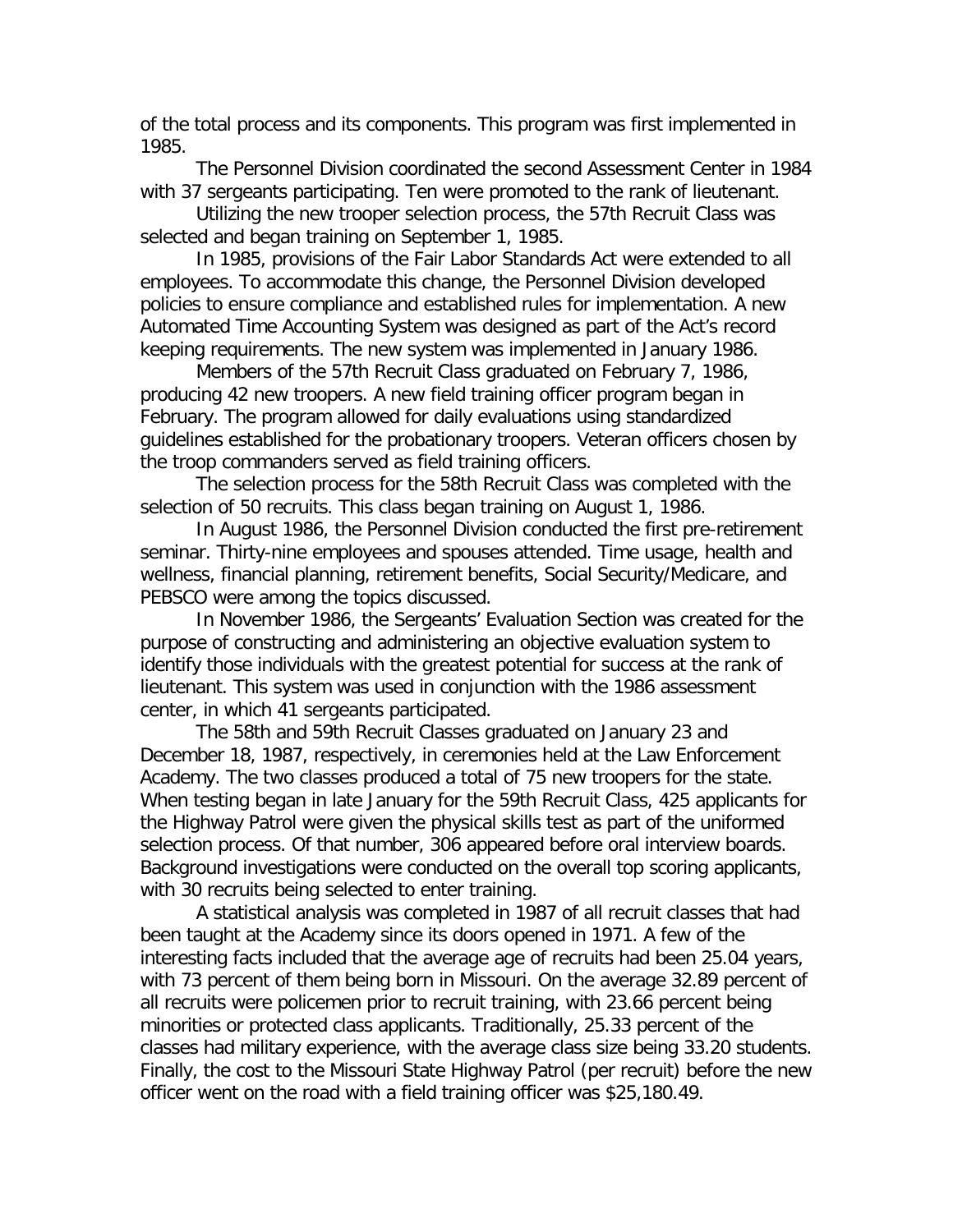In 1987, the Personnel Division coordinated the assessment center, in which 50 sergeants participated.

The 60th Trooper Selection process was completed with the Recruit Class starting training July 3, 1988. There were 474 applicants for this selection process. The 16-member class graduated December 9, 1988. Also in 1988, the Personnel Division processed over 2,100 applications for 78 civilian vacancies. The 1988 Lieutenant's Assessment Center was conducted with 49 sergeants participating.

The 61st Trooper Selection Process was completed and members of that class reported for duty on July 2, 1989. The 61st Recruit Class graduated with 35 new troopers on December 8, 1989.

The Highway Patrol's 62nd Recruit Class began training on January 1, 1990. The 46-member class graduated June 8, 1990. The 63rd Recruit Class reported for training on July 1. This 38-member class graduated on December 7, 1990.

In 1990, the evaluation for sergeants was revised and a new evaluation system for command officers was designed. The new system was intended to take evaluations out of the criteria for promotion, allowing supervisors to evaluate an officer without affecting their promotion eligibility rating. The 1990 Lieutenant's Assessment Center was conducted with 53 sergeants participating.

The Personnel Division, with the assistance of Wollack and Associates, was involved in designing new physical fitness standards for the Patrol. This program required members to meet certain minimum standards. The 1.5-mile run, dynamic arm strength, sit and reach, sit-ups, and body fat composition were among the tests administered and monitored by the new program.

In 1991, the field recruiting staff was expanded to 37 employees, performing recruitment duties on a part-time basis. A training school for recruiters was conducted at the Academy. The school covered such topics as establishing recruiting contacts, interviewing skills, and questions allowable under federal and state EEOC guidelines.

During 1991, the Lieutenant's Assessment Center was conducted with 84 sergeants participating. The 64th Trooper Selection Process was initiated with 2,576 applicants participating. Also in 1991, a Peer Counseling Program was implemented. Peer counseling is designed to assist employees who have been involve in traumatic incidents with a support network of trained volunteers. Peer counselors come from within the agency. About 15 employees attended training at the University of Missouri-Columbia in November.

Due to a sharp drop in state revenues, there was a significant cutback on Patrol funding. As a result, certain steps were taken to ensure the Patrol had sufficient funds to operate. The steps included a hiring freeze, and the cancellation of a recruit class that had been scheduled for that year.

With budget issues easing, the 64th Missouri State Highway Patrol Recruit Class reported for training on January 1, 1992. The class graduated 35 new members June 12, 1992.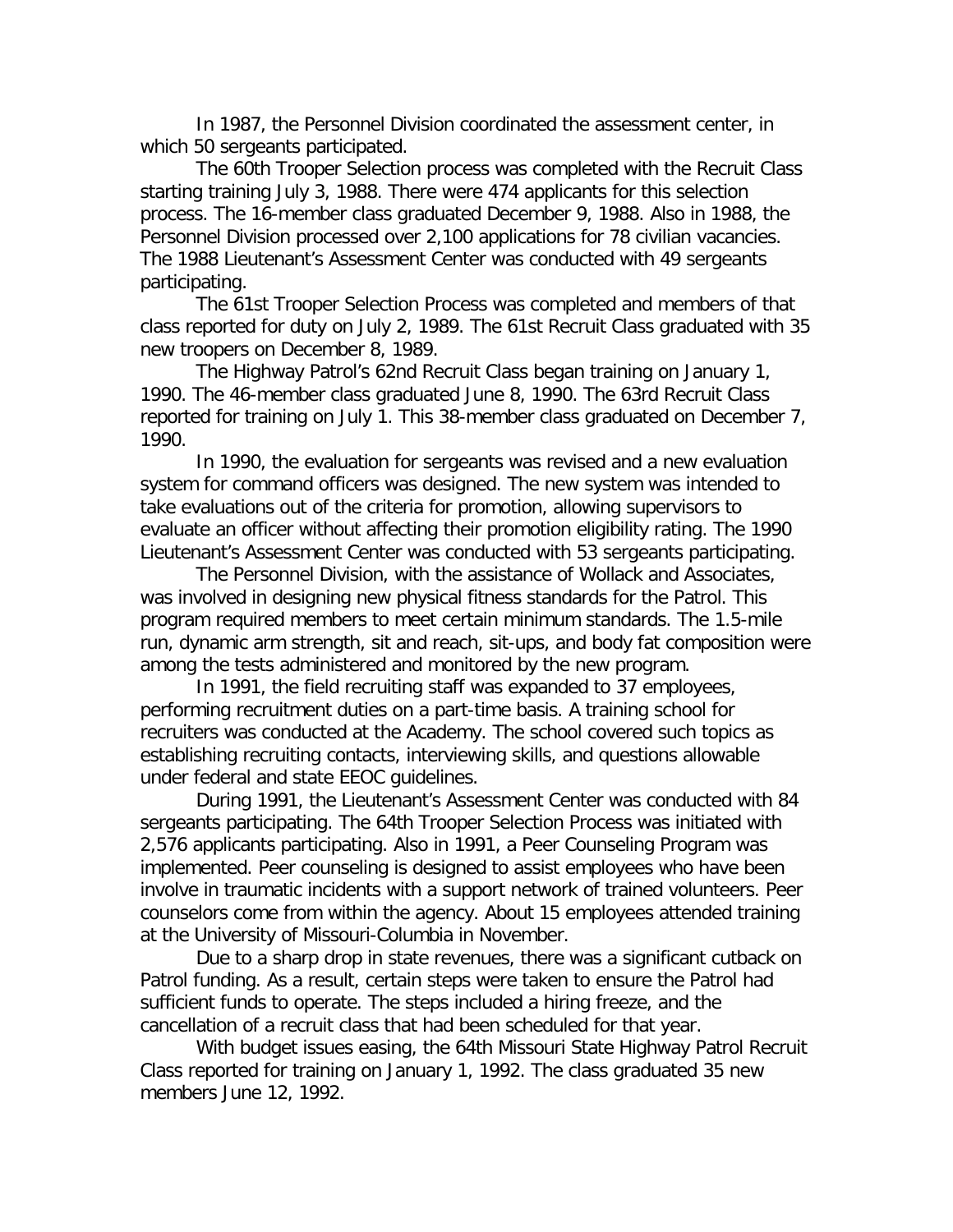Random drug testing was first instituted in 1992 with the Personnel Division coordinating the testing. Random drug tests were conducted on uniformed members, CVE inspectors, and civilians in drug sensitive positions. In addition, all new employees were given pre-employment drug tests.

On April 1, 1992, the Personnel Division completed a new comprehensive Affirmative Action Plan and Recruitment Plan. The plans were disseminated to each of the nine troop headquarters and a training session for recruiters was conducted at the Academy.

Legislation passed in 1992 allowed the purchase of creditable military service up to four years, if eligible. With these changes, the Personnel Division became responsible for assisting with military service purchases and processing increased retirement-related paperwork.

During 1992, the Personnel Division, in cooperation with the University of Missouri-St. Louis School of Optometry, began a study in the development and validation of vision standards for entry-level troopers.

In 1992, a Career Development Program was developed and implemented by the Personnel Division. This program allowed employees to obtain training that enhanced or developed their careers. This program was implemented as part of the accreditation process.

The state of Missouri initiated a new program in December 1992 called CareLeave. The Personnel Division handled the administrative aspects of this program for the Patrol. CareLeave was designed to offer some assistance to employees who were going off the payroll because they had exhausted all accumulated leave time. Employees could donate some of their accumulated leave time to a pool that could be distributed to their fellow employees who were in need.

The Promotional System Review Committee chaired by the Personnel Division's director revised the trooper and corporal promotional system. The process involved coordination with the Career Development Committee. The new system utilized eight dimensions of performance. These dimensions were standardized for promotional considerations throughout the Patrol.

The 1993 Lieutenant's Assessment Center was conducted, with 98 sergeants participating.

During 1993, the Personnel Division entered into a contract with Wollack and Associates, to revalidate selection procedures for the position of entry-level trooper. The revalidation was intended to comply with the Americans With Disabilities Act of 1990 (ADA), the 1991 Civil Rights Act, and applicable case law in the area of employment testing. As part of the revalidation study, Physical Activity Survey forms were forwarded to each uniformed member assigned to regular road duty for completion. In addition, approximately 100 troopers were randomly selected to participate in the physical skills test. A written examination (ALERT) and Police Attitudinal Factors (PAF) test were also administered to the same group of troopers. This process was conducted to obtain normative data with respect to cutoff scores for each testing device.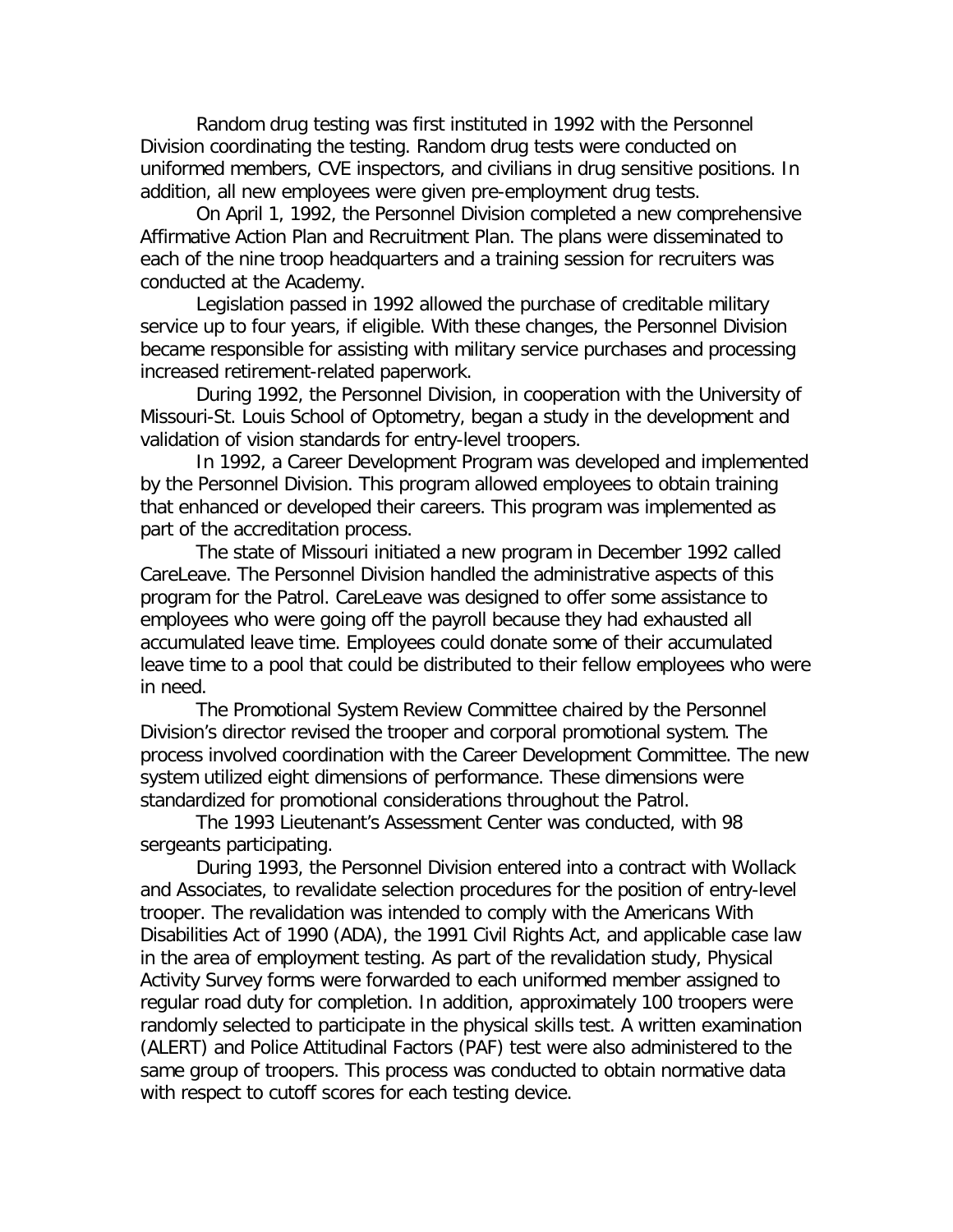Thirty-eight new troopers graduated in the 65th Recruit Class on June 18, 1993. This marked the first time in the Patrol's 62-year history that a father, son, and grandson had graduated from the Patrol Academy. There was a total of 3,797 applicants for the 65th Recruit Class.

Acting Governor Roger Wilson signed House Bill 220 into law on July 8, 1993, authorizing the Patrol to expand its forces from 900 to 940. Due to funding, the Patrol had 889 troopers at that time. In order to return the Patrol to its authorized strength, the 66th Recruit Class began training on August 1, with 63 students. There was a total of 3,848 applicants for this process.

On August 5, 1993, the Family and Medical Leave Act (FMLA) became law. This Act permitted employees to utilize up to 12 weeks of unpaid leave due to an illness, or provide care to a family member. Upon the passage of this act, the Personnel Division was responsible for developing the general order covering FMLA.

New legislation in 1994 provided several changes in the retirement system. Employees could retire from state service if the employee's number of years of service to state government and the employee's age equaled at least 80--thus named the "80 and out" bill. Sixty-two Patrol employees retired September 1, 1994.

The Patrol gained 59 additional troopers upon graduation of the 66th Recruit Class on February 4, 1994. The class was the second largest to graduate in Patrol history and included the largest group of females -- eight -- to graduate from the Law Enforcement Academy. This brought the total number of female troopers in the Patrol to 28. The 67th Recruit Class began training July 1, with the 68th Recruit Class starting on November 1. The Highway Patrol graduated another 59 recruits from the 67th Recruit Class on December 16, 1994. There was a total of 5,366 applicants for the 67th Trooper Selection Process.

On February 1, 1994, the division's name was changed from Personnel Division to the Human Resources Division. The new title more accurately depicted the comprehensive functions the division performed: medical insurance, life insurance, payroll verification, workers compensation, and recruitment, selection, and retention of employees.

Effective November 18, 1994, employees were permitted to work secondary employment within the guidelines of general orders. This change resulted in an additional duty being assigned to the Human Resources Division.

In 1994, the Human Resources Division processed the retirements of 58 members and 31 civilians.

On March 1, 1995, the entire payroll function was transferred from the Budget and Procurement Division to the Human Resources Division. On June 1, 1996, the entire payroll was transferred back to the Budget and Procurement Division. The medical insurance and workers compensation functions were also transferred to that division.

The Law Enforcement Academy graduated 116 new troopers in 1995. The 68th Recruit Class graduated 20 new troopers on May 5. There were initially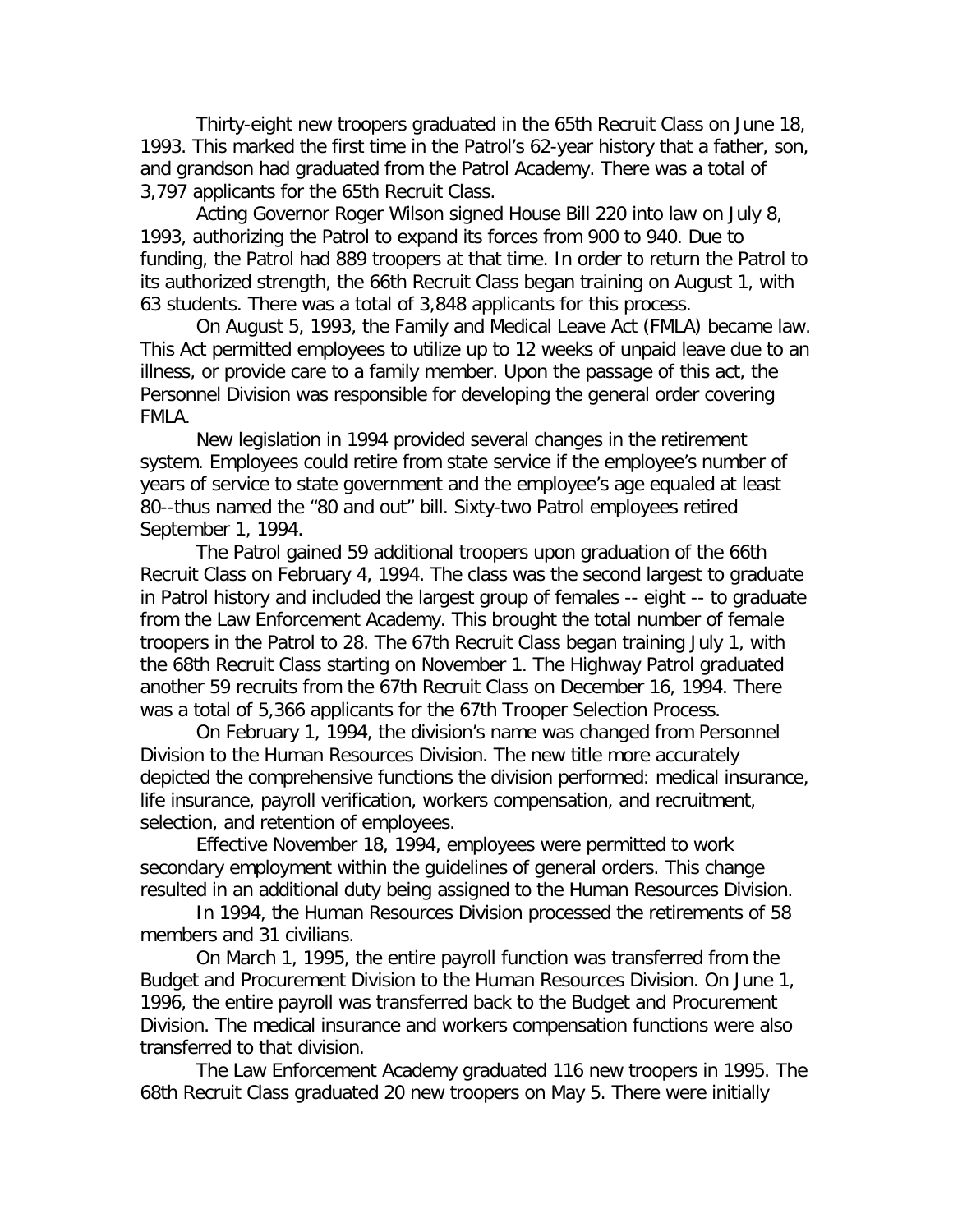1,582 applicants for the 68th Trooper Selection Process. Forty-one new troopers were added from the 69th Recruit Class, which graduated June 22. There was a total of 1,064 applicants. Finally, the 70th Recruit Class completed its training December 15, with 55 new officers. There was a total of 3,583 applicants.

In 1995, Senate Bill 475 created the Commercial Vehicle Officer Program. As a result, 19 commercial vehicle inspectors became the first class of Commercial Vehicle Officers to graduate from the Patrol's Academy. The CVOs were required to complete a minimum of 240 hours of training under the new program. They were armed and had limited arrest powers involving commercial motor vehicle violations, but were not certified peace officers.

The 1995 Lieutenant's Assessment Center was conducted with 56 sergeants participating. Also during 1995, the promotional process for corporals and troopers was administered. This resulted in 54 officers being promoted to the ranks of corporal or sergeant.

The Patrol graduated 102 new troopers in 1996. The 71st Recruit Class began training on January 1, and graduated with 54 members on June 14. There was a total of 2,587 applicants. The 72nd Recruit Class graduated on December 14, with 48 new troopers. There was a total of 2,497 applicants.

Through this two-year period, the Law Enforcement Academy had trained 218 new troopers. This was the largest number ever trained in such a short period of time, and nearly doubled the number that had been trained in the previous five years. This was a turning point in the Patrol's training history when the Highway Patrol recruit classes went from an average of one every 13 months to two, and even three classes in the same year. Completion of three selection processes in a short time frame certainly impacted the workload of the Human Resources Division.

In February 1996, a new radio selection process was initiated. Profile Evaluations, Inc., New Brighton, MN, developed and validated a process for selection of communications personnel. The selection process included a typing test, three written examinations, background investigations, and oral interview.

The new "telecommunicator" position was placed under the Communications Division, which necessitated additional testing. In October 1996, the Human Resources Division initiated another selection process for the new telecommunicator position.

In August 1996, the Lieutenant's Assessment Center was conducted with 70 sergeants participating. During 1996, there were 79 officers promoted to corporal and sergeant, with three officers being promoted to lieutenant.

The 73rd Recruit Class began training at the Patrol's Law Enforcement Academy on January 1, 1997. At their graduation ceremony on June 14, the Patrol appointed 50 new troopers. There was a total of 2,260 applicants for the 73rd Trooper Selection Process.

Eighty-five new troopers graduated throughout 1998. The 74th Recruit Class, which began training in 1997, graduated on January 16, 1998. There was a total of 3,672 applicants. The 75th Recruit Class began training February 1,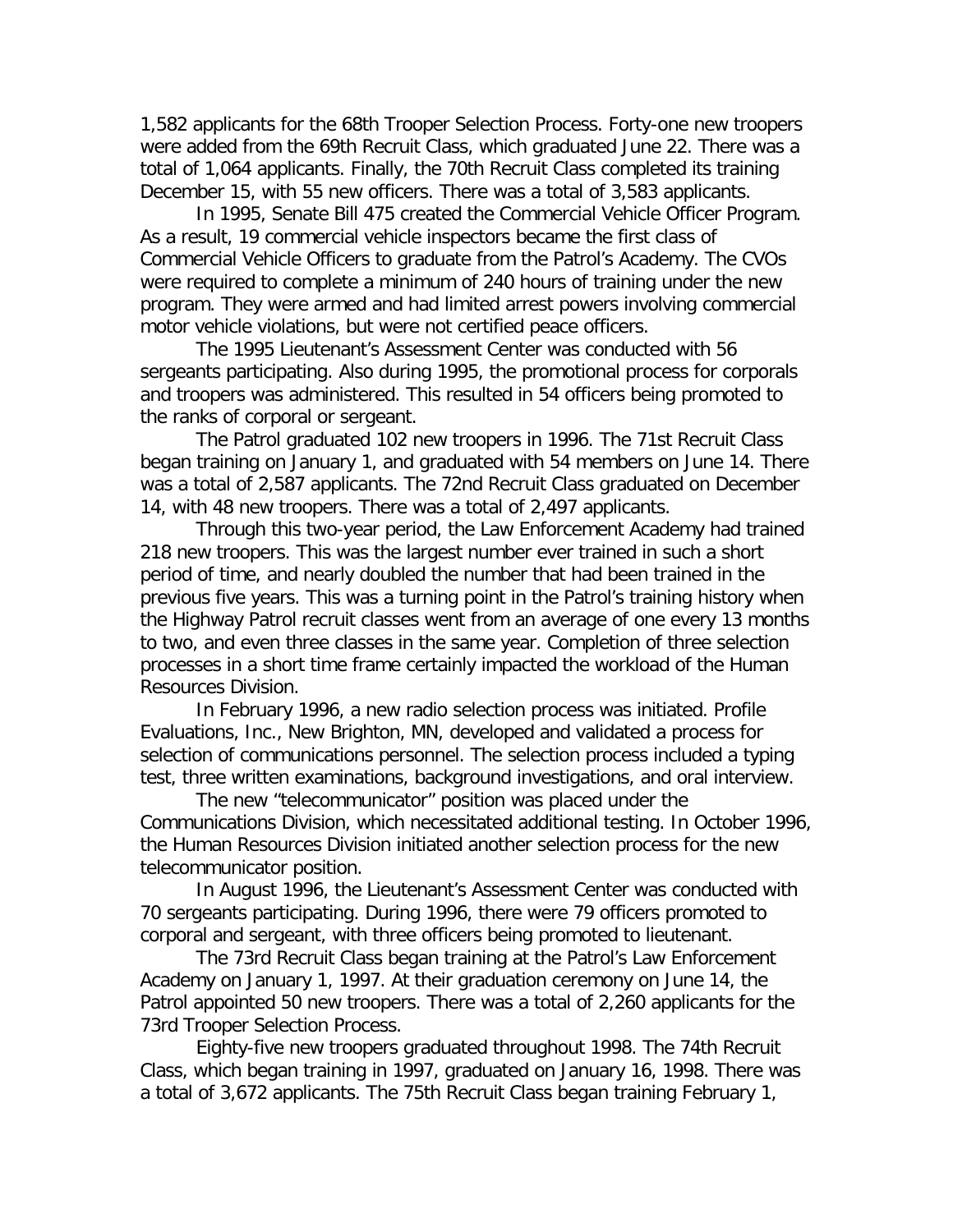graduating August 1, 1998. The 75th Selection Process included 3,179 applicants. The 9th CVO class completed their six weeks of training and graduated at the end of March 1998.

In 1998, the Human Resources Division received over 390 applications for 56 civilian vacancies. There were 40 officers promoted to corporal, 36 to sergeant, and 10 to lieutenant. Eighty-six sergeants participated in the 1998 Lieutenant's Assessment Center.

On January 1, 1999, the 76th Recruit Class reported to the Academy and graduated on July 3, with 33 new troopers. There was a total of 2,781 applicants.

During 1999, 229 corporals and 292 troopers participated in the trooper/corporal promotional process. Sixty-one officers were promoted to corporal, 47 to sergeant, and 20 were promoted to lieutenant.

The 77th Recruit Class entered training on March 15, 2000, graduating from the Law Enforcement Academy on September 9, 2000. Forty-one new troopers were commissioned that day. The 77th Trooper Selection Process included 4,414 applicants. Thirteen commercial vehicle officers also completed 12 weeks of training and were commissioned on November 22, 2000.

The Patrol converted their payroll and timekeeping computer systems to the new Statewide Advantage for Missouri II (SAM II) in November 2000. Each employee in the Human Resources Division attended a minimum of 10 days hands-on training to prepare for the conversion. The SAM II helpdesk also became part of the function of the Human Resources Division. Five of the seven employees assigned to the Helpdesk worked in the Human Resources Division.

During 2000, 80 sergeants participated in the Lieutenant Assessment Center.

The Law Enforcement Academy graduated 53 new troopers in 2001. The 78th Recruit Class began training on January 15, and graduated on July 21. There was a total of 2,516 applicants.

On July 1, 2001, Captain Sandra K. Karsten transferred from the Field Operations Bureau to the Human Resources Division and became the director. She was the first female division director in Patrol history. Capt. Karsten remained the director until her promotion to the rank of major on August 1, 2011.

The Law Enforcement Academy graduated 20 new troopers in 2002. The 79th Recruit Class began training on October 16, 2001, and graduated on April 20, 2002. There was a total of 1,753 applicants.

Seventy-eight sergeants participated in the 2002 Lieutenant Assessment Center. There were 583 troopers and corporals taking part in the promotional process.

The Academy commissioned 54 new troopers in 2003. The 80th Recruit Class began training on October 20, 2002, and graduated on May 2, 2003. The 81st Recruit Class began training in June 29, 2003, and graduated January 10,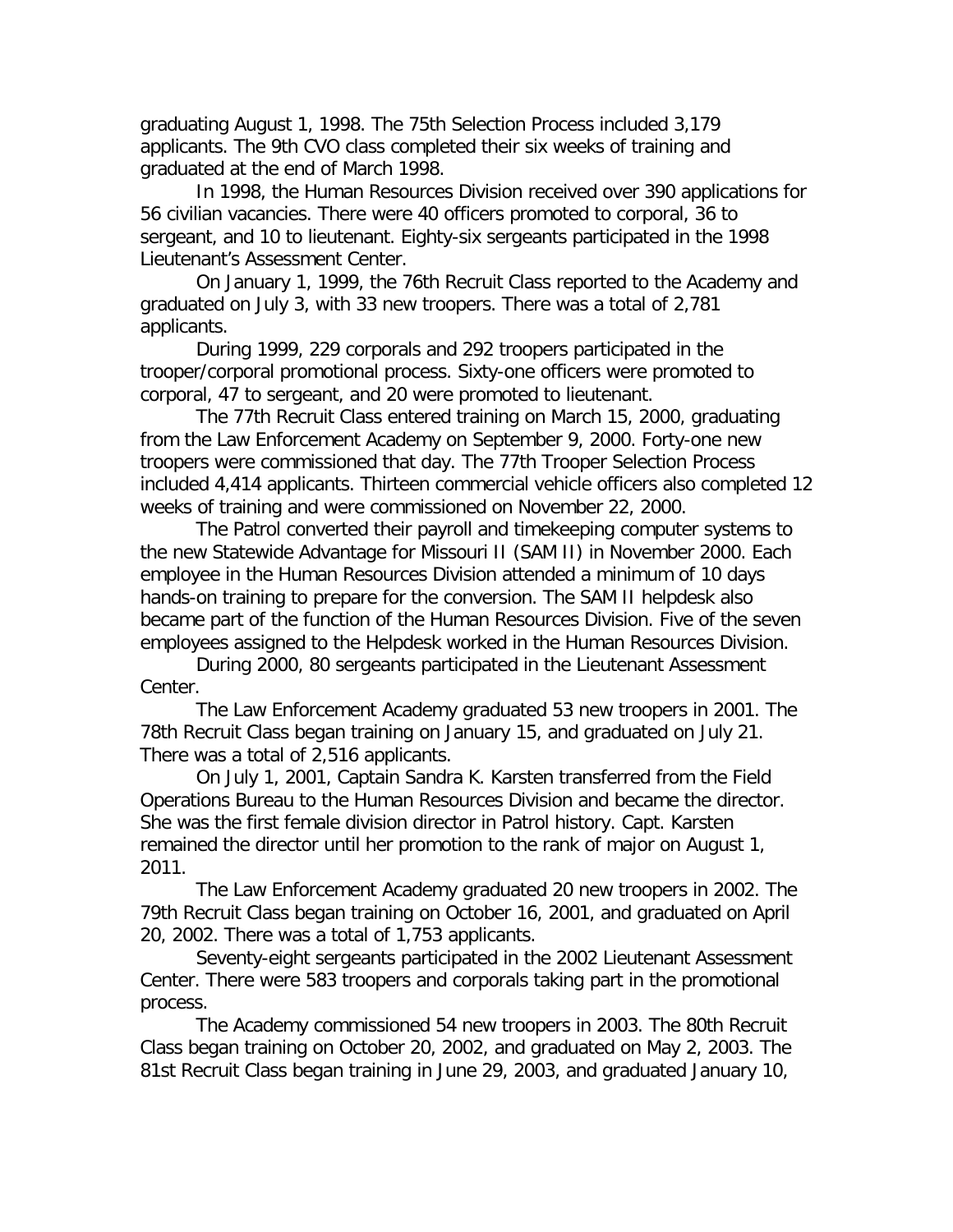2004. There was a total of 2,480 applicants for the 80th Recruit Class; 1,596 applicants for the 81st Recruit Class.

Forty-nine new troopers graduated from the Law Enforcement Academy in 2004. The 82nd Recruit Class began training on January 18, 2004, and graduated July 23, 2004. There was a total of 896 applicants for the 82nd Recruit Class. The 83rd Recruit Class began their training on October 18, 2004. There was a total of 1,314 applicants for the 83rd Recruit Class.

In 2004, 61 sergeants participated in the Lieutenant Assessment Center. There were 487 troopers and corporals participating in the 2004 promotional process.

The 83rd and 84th Recruit Classes graduated from the Law Enforcement Academy in 2005. There was a total of 1,282 applicants for the 84th Recruit Class. The two classes provided 57 troopers.

The 85th Recruit Class began January 9, 2006, with 39 recruits. There was a total of 1,019 applicants. Thirty-three new troopers graduated on July 14, 2006.

The Human Resources Division completed the 86th Trooper Selection Process and the class began training on January 8, 2007, with 48 recruits. Thirtysix new troopers graduated on July 13, 2007.

The Human Resources Division completed the 87th Trooper Selection Process and the class began training on January 7, 2008, with 54 recruits.

During 2007, the Human Resources Division provided training for approximately 250 supervisors on the PerForM appraisal system. The new PerForM appraisal system was established by the Office of Administration, Division of Personnel, to address concerns that past ratings were ineffective, or did not accurately illustrate the distribution of employees among the various performance categories.

A new web-based Time Reporting System was implemented for all Patrol employees during 2007. This system replaced an outdated mainframe-based system.

With the passage of Proposition B in November 2006, Section 290.505, RSMo., changed to require a 40-hour workweek for all employees. Members and CVOs were changed from a 28-day/171-hour FLSA period to a 40-hour work period. Due to this change, the Human Resources Division was involved in a time recalculation project for the affected employees.

The Human Resources Division completed selection processes for communications personnel and commercial motor vehicle inspectors. These processes resulted in the hiring of 32 employees.

The 87th Trooper Selection Process was completed, and the class began training on January 7, 2008, with 54 recruits. Forty-two new troopers graduated on July 11, 2008. The 88th Recruit Class began on July 1, 2008, with 38 recruits. Twenty-six new troopers graduated on December 19, 2008. The Human Resources Division completed the 89th Trooper Selection Process, and the class began training on January 16, 2009. On July 10, 2009, 29 new troopers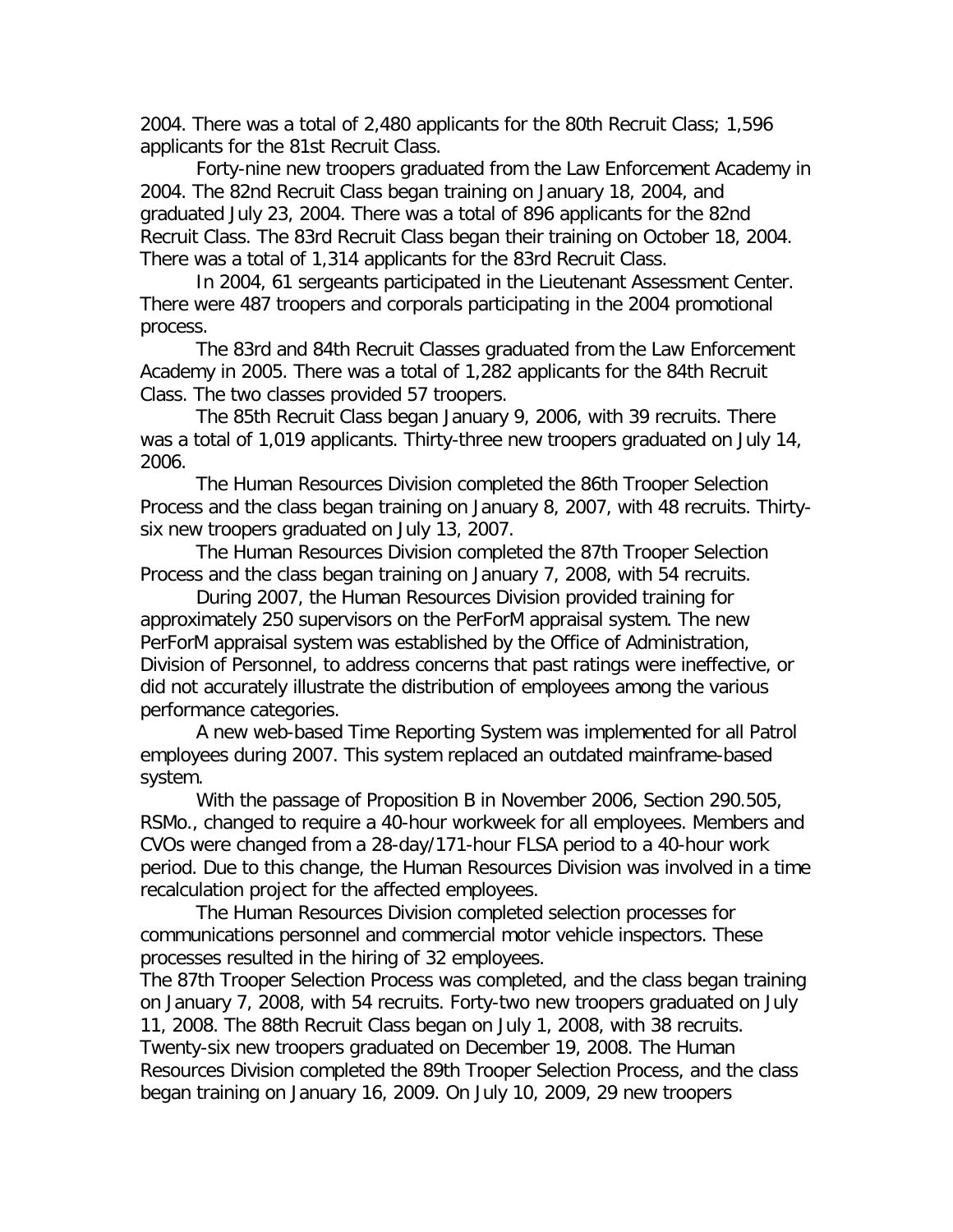graduated from the Academy. The 90th Recruit Class started on July 1, 2009, with 34 recruits. On December 18, 2009, 25 new troopers graduated. The 91st Recruit Class began training on February 1, 2010, with 34 recruits.

Since 1931, the Patrol has undergone several incremental changes in staffing, structure, and overall responsibility. With changes in responsibility came changes in staffing levels. As of January 1, 2010, the Patrol employs 1,128 persons in civilian positions, and 1,112 in sworn positions. These positions are all critical to the overall Patrol mission, and the Human Resources Division has played a vital role throughout the Patrol's history.

In May 2010, the Human Resources Division implemented an online Application for Civilian Employment (ACE). The first position to be filled utilizing this program was a criminalist within the Willow Springs laboratory. The full implementation of the ACE system was realized by the end of 2010.

In preparation for the merger of the Missouri State Water Patrol into the Missouri State Highway Patrol, processes were initiated in 2010 to start the transition. In July 2010, three members of the Human Resources Division traveled throughout the state and trained Water Patrol employees on the use of the Highway Patrol's web-based Time Reporting System (TRS). On August 1, 2010, all employees of the Water Patrol started using the TRS as their official time and leave records. In October 2010, the Water Patrol physically relocated from their headquarters building on East McCarty Street in Jefferson City to the Highway Patrol's General Headquarters complex on East Elm Street. The Human Resources Division coordinated with the Budget and Procurement Division and Water Patrol to move all personnel-related files from the location on East McCarty Street to the Human Resources Division.

Personnel analysts assigned to the Human Resources Division processed appropriate personnel transactions prior to and after the merger of the Water Patrol. They were challenged also with updating the Highway Patrol's organizational charts on January 1, 2011, to accurately reflect where former Water Patrol employees were assigned after the merger.

Through this merger, the Human Resources Division grew to a total of 22 employees, with nine sworn positions (including three recruiters assigned to work in the troops) and 13 civilian positions.

For over 10 years, Human Resources Division has sponsored an annual "Take Your Child to Work Day" during the summer months. This program allows employees to bring their child to their work location to introduce them to various aspects of the Highway Patrol's duties. In 2010, children lifted their own fingerprints, visited the firing range, competed in a GPS course, viewed a demonstration from a remote-controlled robot, and viewed PIED's new video "Permanent". Child Identification Cards were offered, also.

The 91st Recruit Class graduated in July 2010, with 27 recruits. The 92nd Recruit Class began training on July 1, 2010, with 44 recruits, and graduated in December 2010 with 36 recruits. Also in 2010, the 93rd Trooper Selection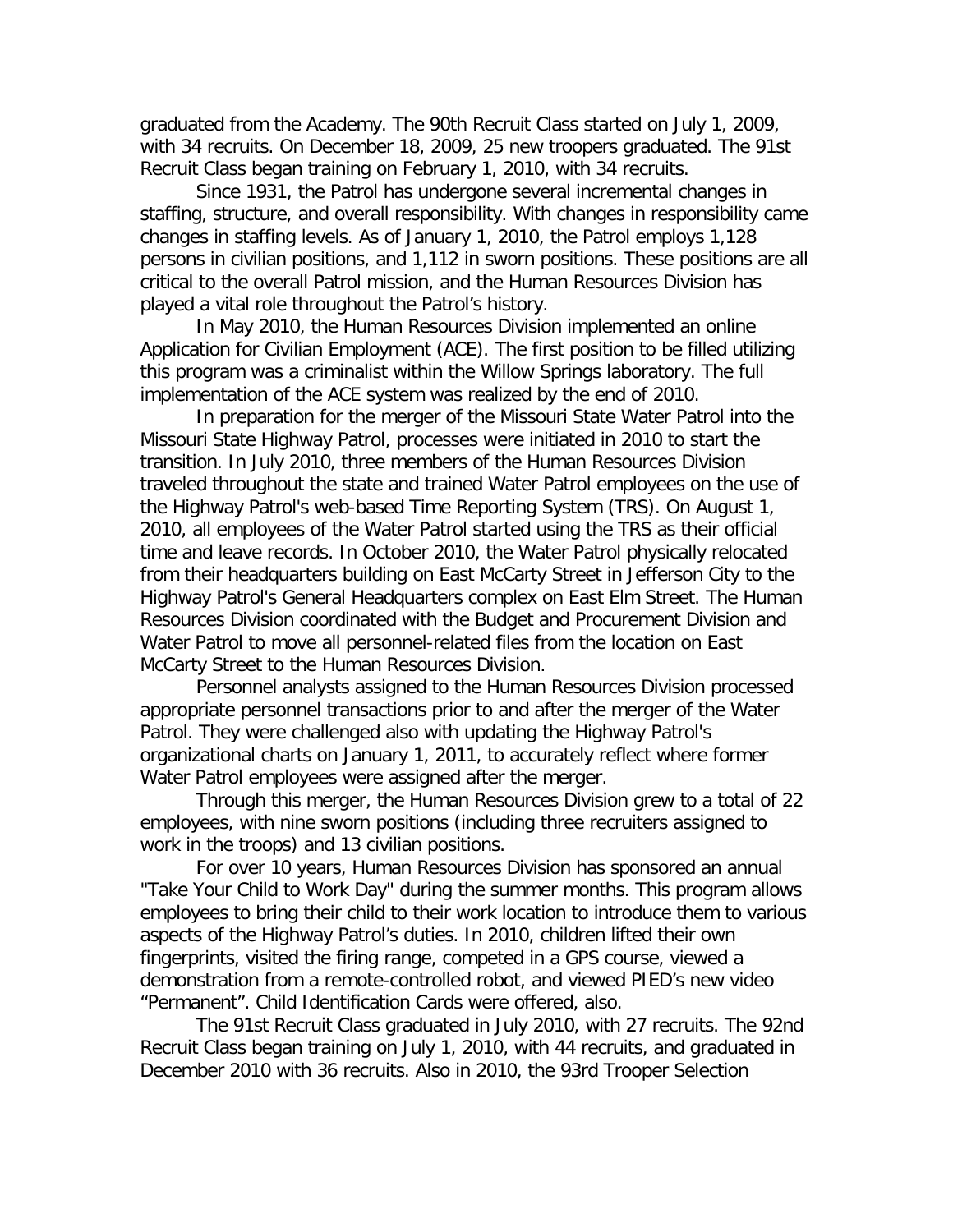Process was completed and resulted in the hiring of 46 recruits, who began training on January 3, 2011. The 93rd Recruit Class graduated 41 troopers.

In June 2010, three full-time recruiters were transferred from the troops to the Human Resources Division. A full-time recruiter continued to be stationed at Springfield and Weldon Spring, and a full-time recruiter position was transferred from Jefferson City to Poplar Bluff. The recruitment coordinator and the three full-time recruiters provided annual recruiter training at each troop during the month of September 2010.

The 94th Recruit Class began July 1, 2011. In March and April 2011, the recruitment section administered written and fitness for duty testing for the 95th Trooper Selection Process. The 95th Recruit Class started Academy training on April 2, 2012. During 2012, the selection process was conducted for the 96th Recruit Class; the process for the 97th Recruit Class began that year.

The Insurance Section was transferred from the Budget and Procurement Division to the Human Resources Division on February 1, 2012. The transfer also resulted in the addition of two employees (insurance clerks) being added to the Human Resources Division. Also, the function of workers' compensation was transferred to the Human Resources Division on February 1, 2012, and was assigned to three personnel records clerks within the division.

In 2013, the 96th and the 97th recruit classes graduated from the Academy, and in 2014, the 98th and 99th recruit classes graduated from the Academy. Also during 2014, the Human Resources Division started the selection process for the 100th Recruit Class. This is a milestone in the Patrol's history the first recruit class having graduated in 1931.

The online Application for Civilian Employment, implemented in May 2010 and only utilized for civilian applicants, was replaced with the MSHP Online Application System on January 5, 2015. The MSHP Online Application System is utilized by both external applicants and all current employees when applying for posted positions.

On July 1, 2015, the Career Recruitment Division was created from the Recruiting Section of the Human Resources Division. This transferred the responsibilities of EEOC, Affirmative Action, Trooper Selection Process, and recruiting from HRD to CRD. In addition to transferring these responsibilities, all personnel associated with those tasks (a lieutenant, recruiting sergeant, two recruiters, a selection process sergeant, and one clerical) were transferred from HRD to CRD. The transfer of these six employees, along with the transfer of one civilian position from HRD to another component within the Patrol, brought the total number of employees in HRD down to 17 (one captain, two lieutenants, one sergeant, and 13 civilian employees).

In 2016, the Human Resources Division initiated the DEFENSE program, which is administered by the lieutenant in charge of the Administrative Services Section. DEFENSE is an acronym that stands for Defending Employees From the Effects of Negative Stressful Experiences. This program was created after reviewing several successful programs, mainly in the Southeastern and Southern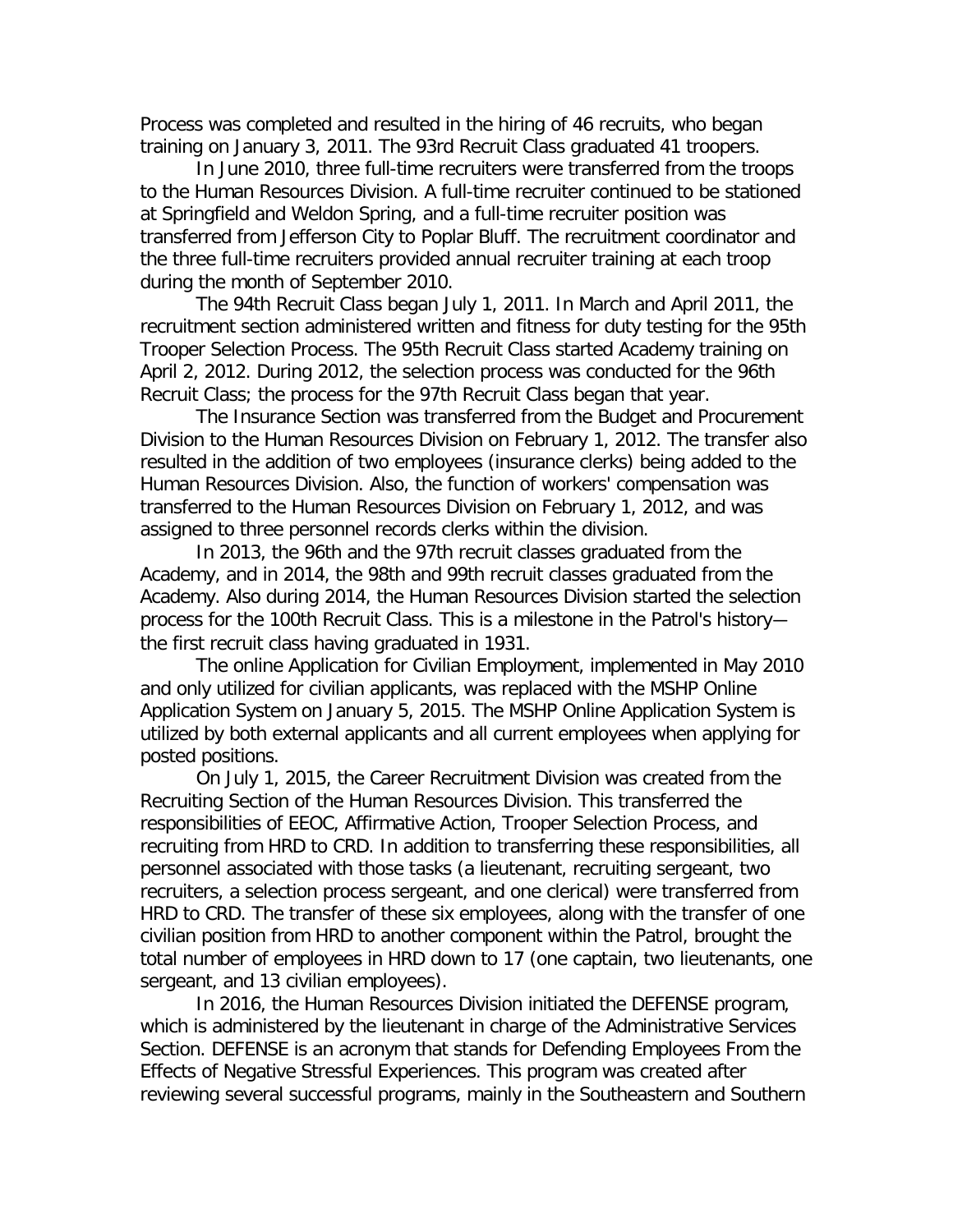portions of the United States. The program is modeled primarily from the South Carolina Law Enforcement Assistance Program, and has proven very beneficial for employees who have been involved in critical incidents, such as on-duty shootings, traumatic deaths, and other incidents involving highly stressful and unusual situations. The first group of Patrol employees trained for the DEFENSE program was comprised of uniformed members, radio, and one retiree. They graduated from an intensive, one-week peer training course on Friday, April 29, 2016. That same night, a trooper was involved in an on-duty shooting incident that caused the trooper serious injury and resulted in the death of the suspect. The trooper's zone sergeant and captain had just graduated from the peer training and were able to provide instant support to the trooper.

The year 2017 brought the Human Resources Division several opportunities for growth. Among them included personnel restructuring, additional division responsibilities, and opportunities to serve employees and the community:

On May 1, 2017, the division's human resources manager was designated as an assistant director, bringing the total number of assistant directors to three. On October 1, 2017, a personnel records clerk position was reclassified to a human resources analyst, bringing the total number of analysts to four.

October 1, 2017, HRD regained previously transferred responsibilities from the Career Recruitment Division. This transfer included the responsibilities of Affirmative Action/Equal Employment Opportunity, Veteran's On-the-Job Training Program, Student Internship Program, and the Trooper Selection Process. In addition to transferring these responsibilities, personnel associated with the Trooper Selection Process (one selection process sergeant, and one clerical employee) were transferred from CRD to HRD. At the same time, the Highway Patrol's payroll function was transferred from the Budget and Procurement Division to HRD. Along with the payroll function responsibilities, this included the transfer of one clerical employee. With the transfer of the two CRD employees and the one employee from BPD, the total number of employees in HRD was increased to 20 (one captain, two lieutenants, two sergeants, and 15 civilian employees.)

HRD conducted the Trooper Selection Process for the 105th Recruit Class, in which 34 members were hired and started at the Patrol's Law Enforcement Academy on January 2, 2018. Coordination between CRD and HRD is key to the success in our selection of members.

Division personnel were involved in the 2017 Bring Your Child to Work Day, where 123 children and their parents participated in the event. HRD personnel also coordinated the 2nd Annual MSHP Employee 5K Run/Walk, which allowed employees to participate in a wellness event, develop new peer and professional relationships, and interact with other employees while promoting a health-enhanced event.

By the end of 2017, the Highway Patrol completed its second full year of the DEFENSE program. The continual efforts of the program resulted in 36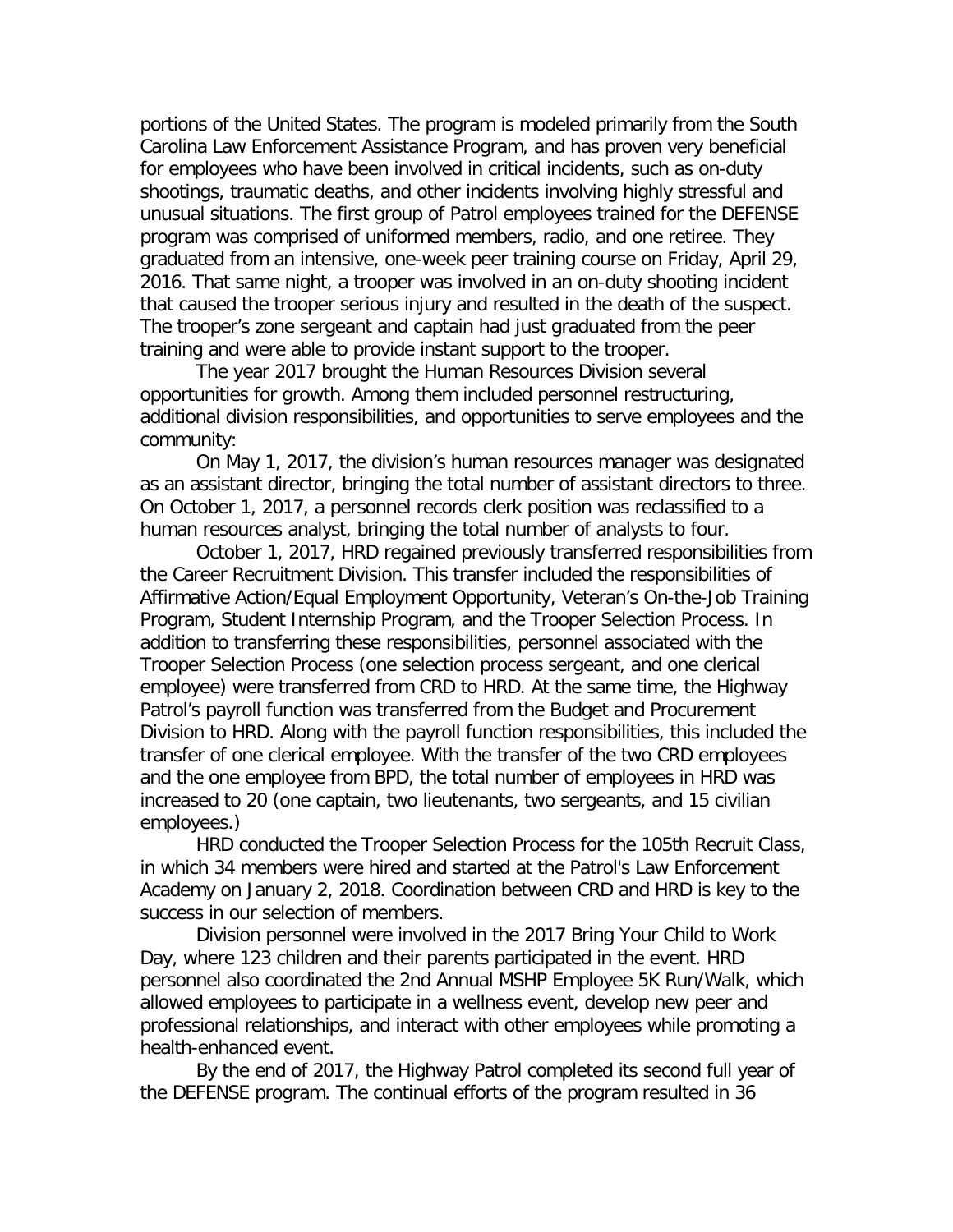additional peer team members being trained by the International Critical Incident Stress Foundation. This brought the total number of peer team members to 77. DEFENSE provided 320 instances of one-on-one peer support and 16 critical incident group debriefings, which included numerous child fatality incidents, multiple casualty incidents, and officer-involved shootings. HRD also provided Building Resiliency─Surviving Secondary Trauma training to 139 Patrol employees. In addition to providing peer support and training to Patrol employees, DEFENSE provided peer support assistance to four outside agencies.

On July 1, 2018, the member and communications salary grids became fully funded, which allows for these personnel to receive annual salary adjustments up to 15 years in accordance with the current salary grid.

In January 2018, the state of Missouri discontinued the PERforM Appraisal System, which was utilized to evaluate the performance of civilian personnel. The Human Resources Division worked with other Patrol components to develop a new Performance Evaluation, SHP-830, which is utilized for all member and civilian personnel. Additionally, ENGAGE was introduced by the state of Missouri to foster engagement and meaningful face-to-face communication between the employee and their supervisor. The Human Resources Division coordinated the implementation of ENGAGE within the Patrol.

In 2018, the Human Resources Division began reconvening Civilian and Member Engagement Meetings, previously known as Civilian and Trooper Council Meetings, which had not been conducted since 2009. These meetings are utilized for problem-solving approaches to organizational/personnel issues that create unique challenges for the organization.

Bring Your Kid to Work Day was conducted in July 2018. In addition to providing children the opportunity to learn about the Patrol, an additional activity allowed attendees to serve the community by donating 254 pounds of food to The Food Bank for Central and Northeast Missouri.

The Patrol selected 60 new troopers to begin training as part of the 105th and 106th recruit classes. Entry level testing for troopers is now conducted using an online testing system, which returns immediate test results. This change allows testing to be conducted via a laptop anywhere a broadband connection is present.

In 2019, the Human Resources Division completed its fourth year of the DEFENSE program. DEFENSE held its third peer team member basic certification training through the International Critical Incident Stress Foundation. DEFENSE also hosted the first Missouri Post Critical Incident Seminar in Branson, MO. Forty-six participants from 16 Missouri law enforcement agencies, 16 mental health professionals, and 30 trained peer team members attended the seminar.

Bring Your Child to Work Day took place in July 2019; 90 children and their parents participated. Children had the opportunity to learn about Patrol operations and attend activities that would enhance their knowledge and skills. Attendees again served the community by donating 151 pounds of food and \$41 to the Food Bank for Central and Northeast Missouri.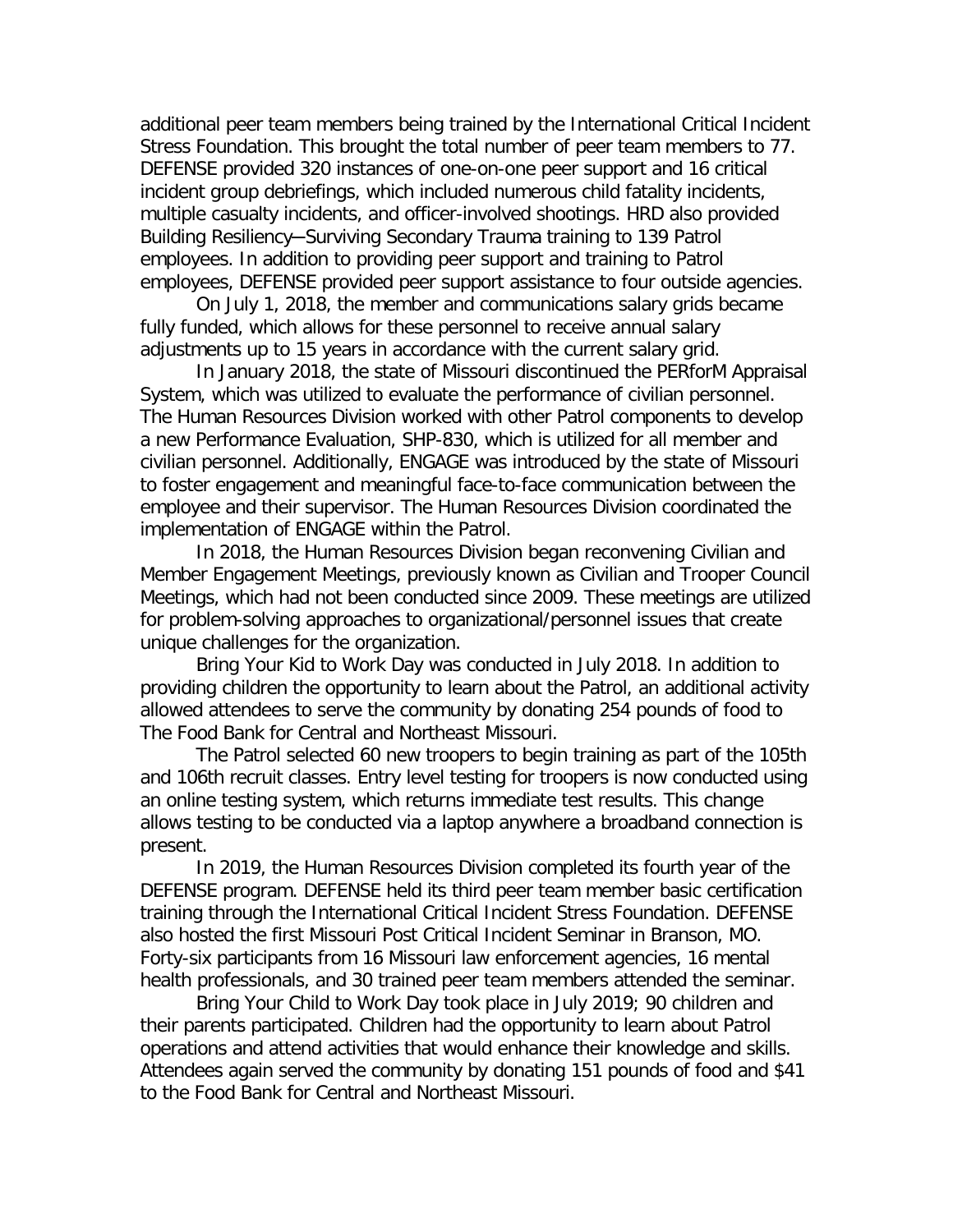The Human Resources Division and Commercial Vehicle Enforcement Division coordinated the 9th Commercial Vehicle Officer Selection Process. In addition, the 107th and 108th Trooper Selection Processes took place, hiring 77 new troopers. The TSP written examination was conducted online versus a paper test booklet and answer sheet. The use of this technology increased participation of qualified applicants, which benefitted both the applicant and the Patrol.

The position of human resources supervisor was created within the Support Services Section. To facilitate this, a position was transferred to HRD, bringing the total number of positions within the division to 21.

During 2020, the division became responsible for the implementation and administration of MO Learning within the Patrol. This included providing access to all Patrol personnel. MO Learning (powered by LinkedIn Learning) is an online professional development resource for state of Missouri team members to provide consistent, on-demand training across state government and to improve the quality of individual professional development and team performance through thousands of online learning courses.

This year found HRD having to adapt to the COVID-19 pandemic's affect on the workplace. The division was responsible for providing employees with COVID-19 safety protocols, quarantine requirements, mitigation strategies, and additional health and safety resources. The division also provided weekly agencywide Team Health Reports and a variety of other COVID-19 data to the state. From March 2020 through the end of the year, 16 HRD personnel teleworked, either permanently or on a hybrid schedule. HRD staff obtained the equipment and resources needed to meet these demands. In addition, a statewide hiring freeze was implemented in March 2020, which required HRD to seek exemptions for critical positions before posting career opportunities to the public. Substantial justification was provided for approval to post approximately 80 positions. The 109th and 110th Trooper Selection Process gained approval, which resulted in the hiring of 84 new troopers. Through the hard work, dedication, and innovation of our employees, the division successfully ensured our continuity of operations.

Since the creation of the department of Personnel and Training in 1946, several directors have overseen the personnel function of the Patrol. The following list shows those officers and their dates of service in the division:

| From      | To        | Name                       | <b>Division's Name</b>          |
|-----------|-----------|----------------------------|---------------------------------|
| 5/1/2017  | Present   | Captain Julie A. Kerr      | <b>Human Resources Division</b> |
| 9/1/2012  | 4/1/2017  | Captain David A. Flannigan | <b>Human Resources Division</b> |
| 8/1/2011  | 9/1/2012  | Capt. I. David Smith       | <b>Human Resources Division</b> |
| 7/1/2001  | 7/31/2011 | Capt. Sandra K. Karsten    | <b>Human Resources Division</b> |
| 7/1/1994  | 7/1/2001  | Capt. Terry W. Moore       | <b>Human Resources Division</b> |
| 3/1/1994  | 7/1/1994  | Lt. Terry W. Moore         | <b>Human Resources Division</b> |
| 2/15/1994 | 3/1/1994  | Capt. Ernest G. McCutchen  | <b>Human Resources Division</b> |
| 11/1/1991 | 3/1/1994  | Capt. Ernest G. McCutchen  | <b>Personnel Division</b>       |
|           |           |                            |                                 |